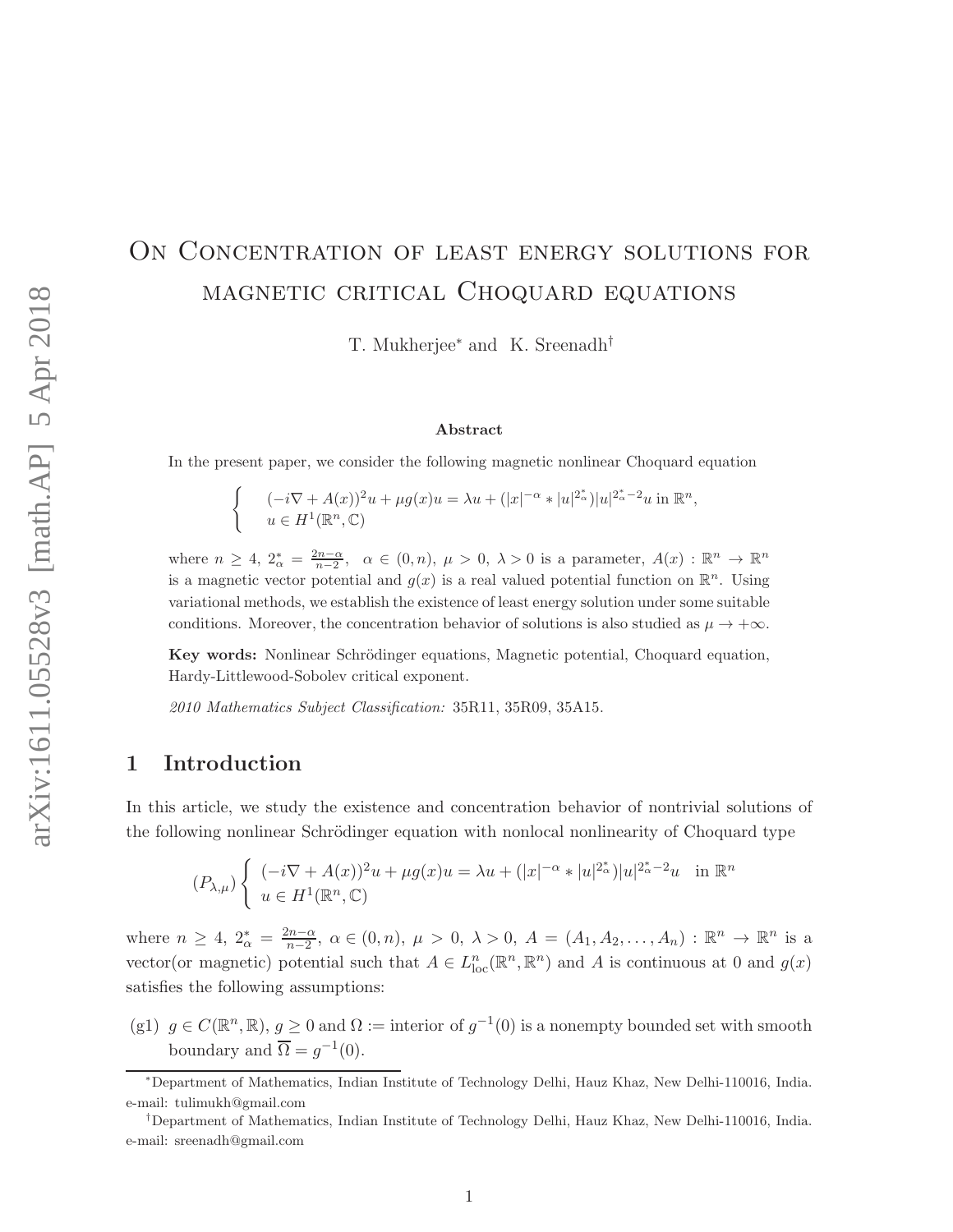(g2) There exists  $M > 0$  such that  $\mathcal{L}\{x \in \mathbb{R}^n : g(x) \leq M\} < +\infty$ , where  $\mathcal L$  denotes the Lebesgue measure in  $\mathbb{R}^n$ .

A more general form of the above problem is

$$
(-i\nabla + A(x))^{2}w + G(x)w = F(x, w), \ w \in H^{1}(\mathbb{R}^{n}, \mathbb{C})
$$
\n(1.1)

which arises when we try to look for standing wave solution of the Schrödinger equation

$$
i\hbar \frac{\partial \phi}{\partial t} = (-i\hbar \nabla + A(x))^2 \phi + Q(x)\phi - n(x, |\phi|) \phi,
$$

where  $\hbar$  is the Plank constant. A lot of attention has been paid to nonlinear Schrödinger equation in recent years. When  $A \equiv 0$  (i.e. no magnetic potential) in (1.1), many authors studied the problem as in [7, 9, 16]. The problem of the type

$$
-\Delta u + \mu a(x)u = \lambda u + |u|^{p-2}u,
$$
\n(1.2)

where  $a \geq 0$  is potential well, with subcritical growth i.e.  $p < 2^* = 2n/(n-2)$  has been investigated extensively in [6, 10, 11, 34, 45]. In the critical case  $p = 2^*$ , Clapp and Ding in [19] established the existence and multiplicity of positive solutions for (1.2) using variational methods. For Schrödinger equations with critical nonlinearity, one may also refer  $[1, 13,$ 22, 39]. In [28], authors have studied the blow-up of radial solutions to a cubic nonlinear Schrödinger equation with a radial defect, located on the sphere of radius  $r_0$ . We also suggest readers to refer [2, 37, 30] for further study.

When the magnetic vector potential  $A \neq 0$ , the Schrödinger equation of the form

$$
(-i\hbar \nabla + A(x))^2 u + V(x)u = |u|^{p-2}u \text{ in } \mathbb{R}^n,
$$

where  $V$  is electric potential function, has been widely studied by many authors, we refer [12, 17, 29, 41, 42] for this and the references therein. Motivated by these results, very recently Lü [33] studied the problem

$$
(-i\nabla + A(x))^2 u + (g_0(x) + \mu g(x))(x)u = (|x|^{-\alpha} * |u|^p)|u|^{p-2}u, \ u \in H^1(\mathbb{R}^n, \mathbb{C}), \qquad (1.3)
$$

where  $n \geq 3, \alpha \in (0, n), p \in \left(\frac{2n-\alpha}{n}\right)$  $\frac{n-\alpha}{n}, \frac{2n-\alpha}{n-2}$  $n-2$ ),  $g_0$  and g are real valued functions on  $\mathbb{R}^n$  satisfying some necessary conditions and  $\mu > 0$ . He proved the existence of ground state solution when  $\mu \geq \mu^*$ , for some  $\mu^* > 0$  and concentration behavior of solutions as  $\mu \to \infty$ . The Hardy-Littlewood-Sobolev inequality (see Theorem 2.2) plays an important role for studying such problems and in that context, we call  $2^*_{\alpha} = \frac{2n-\alpha}{n-2}$  as the crtical exponent in the sense of Hardy-Littlewood-Sobolev inequality. When  $A \equiv 0$ ,  $g_0 \equiv 0$ ,  $g \equiv 1$  and  $\mu = 1$  in (1.3), that is

$$
-\Delta u + u = (|x|^{-\alpha} * |u|^p)|u|^{p-2}u, u \in H^1(\mathbb{R}^n)
$$

the equations are generally called the Choquard equations which arise in various fields of physics, example quantum theory of large systems of nonrelativistic bosonic atoms and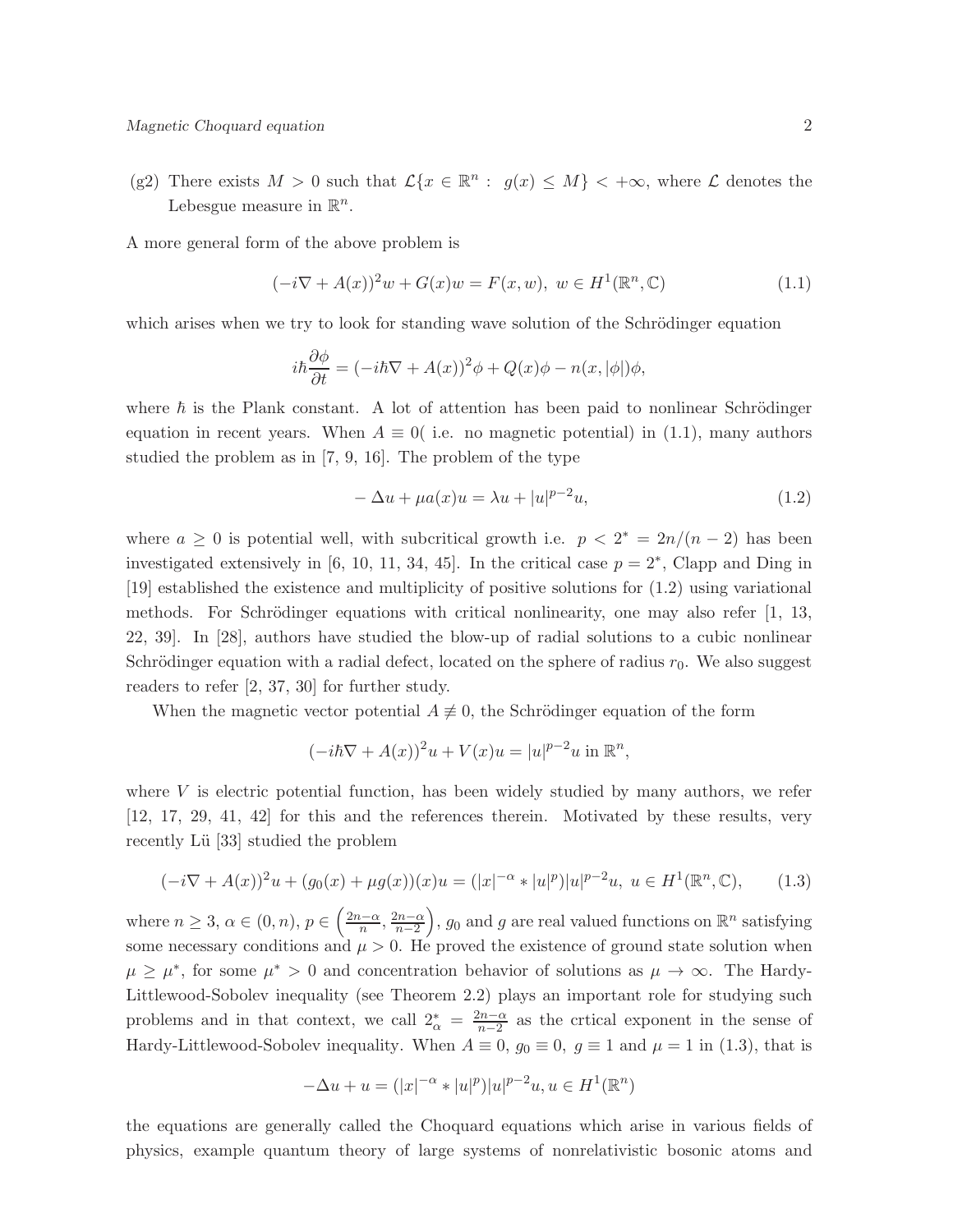molecules. Choquard equations are another topic of attraction for researchers now a days which in turn rendered a huge literature in this area, for instance refer [20, 27, 38]. In [31], Lieb proved the existence and uniqueness of solution, up to translations, for the problem

$$
-\Delta u + u = (|x| * |u|^2)|u|^2 \text{ in } \mathbb{R}^n.
$$

In [5, 25, 26], Gao and Yang showed existence and multiplicity results for Brezis-Nirenberg type problem for the nonlinear Choquard equation

$$
-\Delta u = \left(\int_{\Omega} \frac{|u|^{2_{\alpha}^*}}{|x-y|^{\alpha}} dy\right) |u|^{2_{\alpha}^* - 2} u + \lambda g(u) \text{ in } \Omega, \quad u = 0 \text{ on } \partial\Omega,
$$

where  $\Omega$  is smooth bounded domain in  $\mathbb{R}^n$ ,  $n > 2$ ,  $\lambda > 0$ ,  $0 < \alpha < n$  and  $g(u)$  is a nonlinearity with certain necessary assumptions. Salazar in [40] showed existence of vortex type solutions for the stationary nonlinear magnetic Choquard equation

$$
(-i\nabla + A(x))^{2}u + W(x)u = (|x|^{-\alpha} * |u|^{p})|u|^{p-2}u \text{ in } \mathbb{R}^{n},
$$

where  $n \geq 3$ ,  $\alpha \in (0, n)$ ,  $p \in [2, 2^*_{\alpha})$ ,  $A : \mathbb{R}^n \to \mathbb{R}^n$  is magnetic potential and  $W : \mathbb{R}^n \to \mathbb{R}$ is bounded electric potential (under some assumptions on decay of  $A$  and  $W$  at infinity). Cingloni, Sechi and Squassina showed existence of family of solutions for a Schrödinger equation in the presence of electric and magnetic potential and Hartree-type nonlinearity in [18]. Schrödinger equations with magnetic field and Choquard type nonlinearity has also been studied in [14, 15]. In this context, we also cite [3, 4, 44] with no attempt to provide the full list of references.

Now a very obvious question arises, what happens in the critical case i.e. when  $p = 2^*_{\alpha}$ in (1.3)? Here in this paper, we consider the problem  $(P_{\lambda,\mu})$  which is motivated by (1.2) and (1.3). The main difficulty for this problem is the presence of critical nonlinearity in the sense of Hardy-Littlewood-Sobolev inequality which is also nonlocal in nature. The critical exponent term being nonlocal adds on the difficulty to study the Palais-Smale level around a nontrivial critical point. We define  $\nabla_A u := (-i\nabla + A(x))u$  and consider the minimization problem here by defining

$$
S_A=\inf_{u\in H_A^1(\mathbb{R}^n)\backslash\{0\}}\frac{\int_{\mathbb{R}^n}|\nabla_A u|^2\;\mathrm{d}x}{\int_{\mathbb{R}^n}(|x|^\alpha*|u|^{2_\alpha^*})|u|^{2_\alpha^*}\;\mathrm{d}x}
$$

and proved that it is attained under some necessary and sufficient conditions which is a new result. Also the other results proved here are completely new and there is no work concerning this problem till now to the best of our knowledge. Following the approach of [19], we show that  $(P_{\lambda,\mu})$  has a solution. Also we show that the problem

$$
(P_\lambda)\left\{\begin{array}{ll} (-i\nabla + A(x))^2 u = \lambda u + (|x|^\alpha * |u|^{2_\alpha^*})|u|^{2_\alpha^* - 2} u & \text{in } \Omega, \\ u = 0 & \text{on } \partial\Omega \end{array}\right.
$$

for small  $\lambda$  acts as a limit problem for  $(P_{\lambda,\mu})$  as  $\mu \to \infty$ . We use the knowledge of  $(P_{\lambda})$  to show the concentration behavior of solutions of  $(P_{\lambda,\mu})$ .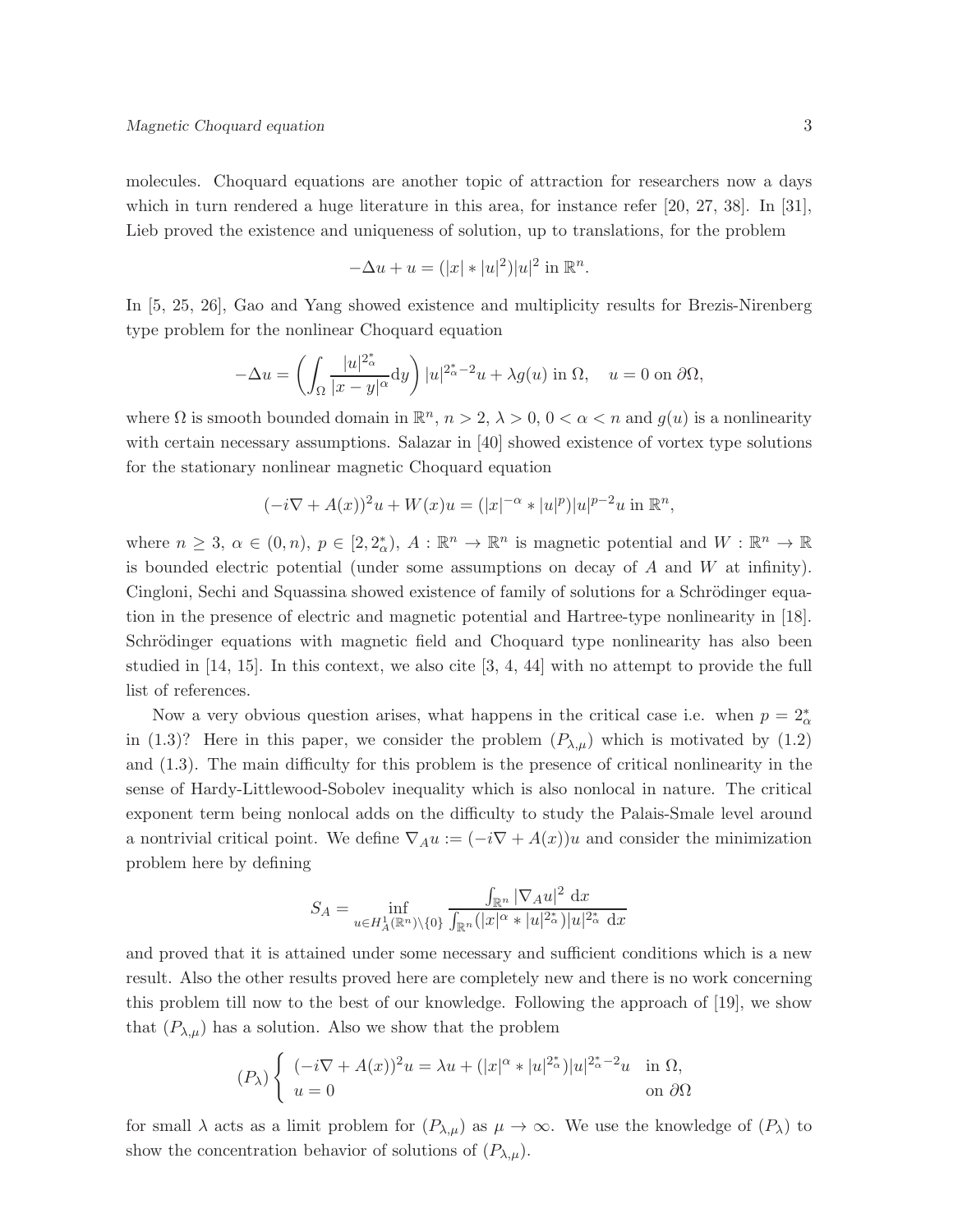We divide our paper into 4 sections. Section 2 contains the variational setting and the main results of our work. We study the Palais-Smale sequences and proved some compactness results in section 3. Making use of these results, we establish the proof of main theorems in section 4.

### 2 Variational setting and main results

We assume that g satisfies the conditions  $(g1)$  and  $(g2)$  throughout this paper. Let us define

$$
H_A^1(\mathbb{R}^n, \mathbb{C}) = \left\{ u \in L^2(\mathbb{R}^n, \mathbb{C}) \; : \; \nabla_A u \in L^2(\mathbb{R}^n, \mathbb{C}^n) \right\}.
$$

Then  $H^1_A(\mathbb{R}^n,\mathbb{C})$  is a Hilbert space with the inner product

$$
\langle u, v \rangle_A = \text{Re}\left(\int_{\mathbb{R}^n} (\nabla_A u \overline{\nabla_A v} + u \overline{v}) \, dx\right),
$$

where Re(w) denotes the real part of  $w \in \mathbb{C}$  and  $\bar{w}$  denotes its complex conjugate. The associated norm  $\|\cdot\|_A$  on the space  $H^1_A(\mathbb{R}^n,\mathbb{C})$  is given by

$$
||u||_A = \left(\int_{\mathbb{R}^n} (|\nabla_A u|^2 + |u|^2) dx\right)^{\frac{1}{2}}.
$$

We call  $H_A^1(\mathbb{R}^n, \mathbb{C})$  simply  $H_A^1(\mathbb{R}^n)$ . Let  $H_A^{0,1}$  $A^{0,1}(\Omega,\mathbb{C})$  (denoted by  $H_A^{0,1}$  $A^{0,1}(\Omega)$  for simplicity) be the Hilbert space defined by the closure of  $C_c^{\infty}(\Omega,\mathbb{C})$  under the scalar product  $\langle u, v \rangle_A =$  $\text{Re}\left(\int_{\Omega}(\nabla_{A}u\overline{\nabla_{A}v}+u\overline{v})\ dx\right)$ , where  $\Omega =$  interior of  $g^{-1}(0)$ . Thus norm on  $H_A^{0,1}$  $A^{0,1}(\Omega)$  is given by

$$
||u||_{H_A^{0,1}(\Omega)} = \left(\int_{\Omega} (|\nabla_A u|^2 + |u|^2) \, dx\right)^{\frac{1}{2}}.
$$

Let  $E = \{u \in H^1_A(\mathbb{R}^n) : \int_{\mathbb{R}^n} g(x)|u|^2 \, dx < +\infty\}$  be the Hilbert space equipped with the inner product

$$
\langle u, v \rangle = \text{Re}\left(\int_{\mathbb{R}^n} \left(\nabla_A u \overline{\nabla_A v} \, dx + g(x) u \overline{v}\right) \, dx\right)
$$

and the associated norm  $\|\cdot\|_E$ , where

$$
||u||_E^2 = \int_{\mathbb{R}^n} (|\nabla_A u|^2 + g(x)|u|^2) dx.
$$

Then  $\|\cdot\|_E$  is clearly equivalent to each of the norm  $\|\cdot\|_{\mu}$ , where

$$
||u||_{\mu}^{2} = \int_{\mathbb{R}^{n}} (|\nabla_{A} u|^{2} + \mu g(x)|u|^{2}) dx
$$

for  $\mu > 0$ . We have the following well known *diamagnetic inequality* (for detailed proof, see [32], Theorem 7.21).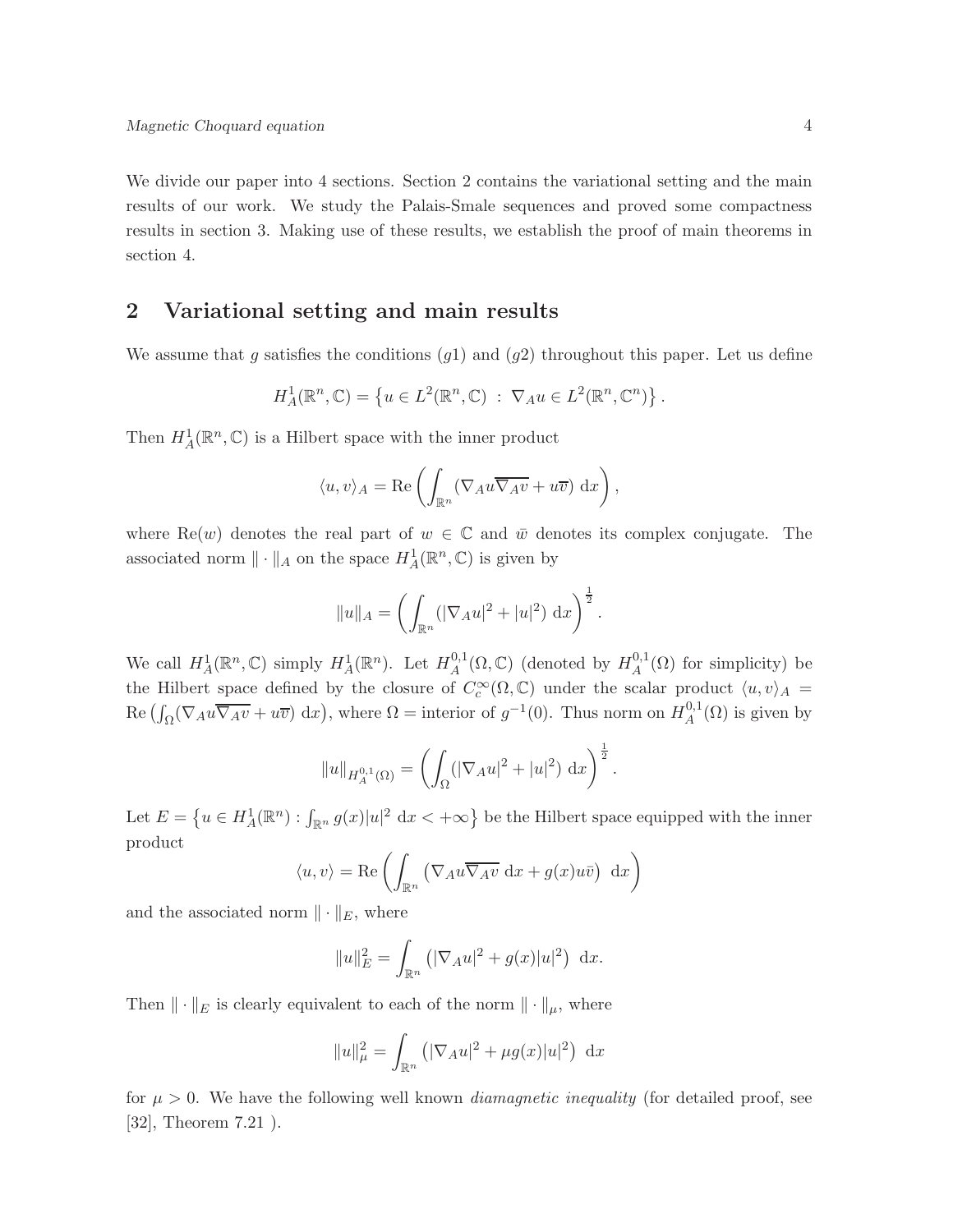**Theorem 2.1** If  $u \in H^1_A(\mathbb{R}^n)$ , then  $|u| \in H^1(\mathbb{R}^n, \mathbb{R})$  and

$$
|\nabla |u|(x)| \le |\nabla u(x) + iA(x)u(x)| \text{ for a.e. } x \in \mathbb{R}^n.
$$

*Proof.* The outline of the proof is as follows: since  $A : \mathbb{R}^n \to \mathbb{R}^n$  we get

$$
|\nabla |u|(x)| = \left| \text{Re}\left(\nabla u \frac{\bar{u}}{|u|}\right) \right| = \left| \text{Re}\left((\nabla u + iAu)\frac{\bar{u}}{|u|}\right) \right| \leq |\nabla u + iAu|.
$$

So for each  $q \in [2, 2^*]$ , there exists constant  $b_q > 0$  (independent of  $\mu$ ) such that

$$
|u|_q \le b_q \|u\|_\mu, \text{ for any } u \in E,
$$
\n
$$
(2.1)
$$

where  $|\cdot|_q$  denotes the norm in  $L^q(\mathbb{R}^n,\mathbb{C})$  and  $2^* = \frac{2n}{n-1}$  $\frac{2n}{n-2}$  is the Sobolev critical exponent. Also  $H_A^1(\Omega) \hookrightarrow L^q(\Omega,\mathbb{C})$  is continuous for each  $1 \leq q \leq 2^*$  and compact when  $1 \leq q < 2^*$ . Let us denote

$$
B(u) = \int_{\mathbb{R}^n} (|x|^{\alpha} * |u|^{2^*_{\alpha}}) |u|^{2^*_{\alpha}} dx = \int_{\mathbb{R}^n} \int_{\mathbb{R}^n} \frac{|u(x)|^{2^*_{\alpha}} |u(y)|^{2^*_{\alpha}}}{|x - y|^{\alpha}} dx dy.
$$
 (2.2)

To estimate the nonlocal term  $B(u)$ , we have the following Hardy-Littlewood-Sobolev inequality (refer [32], Theorem 4.3).

**Proposition 2.2** Let  $t, r > 1$  and  $0 < \alpha < n$  with  $1/t + \alpha/n + 1/r = 2$ ,  $f \in L^t(\mathbb{R}^n)$  and  $h \in L^r(\mathbb{R}^n)$ . There exists a sharp constant  $C(t, n, \alpha, r)$ , independent of f, h such that

$$
\int_{\mathbb{R}^n} \int_{\mathbb{R}^n} \frac{f(x)h(y)}{|x-y|^{\alpha}} dx dy \le C(t, n, \alpha, r) |f|_{t} |h|_{r}.
$$
\n(2.3)

If  $t = r = \frac{2n}{2n - \alpha}$  then

$$
C(t, n, \alpha, r) = C(n, \alpha) = \pi^{\frac{\alpha}{2}} \frac{\Gamma(\frac{n}{2} - \frac{\alpha}{2})}{\Gamma(n - \frac{\alpha}{2})} \left\{ \frac{\Gamma(\frac{n}{2})}{\Gamma(n)} \right\}^{-1 + \frac{\alpha}{n}}.
$$

In this case there is equality in (2.3) if and only if  $f \equiv (constant)h$  and

$$
h(x) = z(\gamma^2 + |x - a|^2)^{\frac{-(2n - \alpha)}{2}}
$$

for some  $z \in \mathbb{C}$ ,  $0 \neq \gamma \in \mathbb{R}$  and  $a \in \mathbb{R}^n$ .

Proposition 2.2 implies that

$$
|B(u)| \le C(n,\alpha)|u|_{2^*}^{22^*_{\alpha}},\tag{2.4}
$$

where  $C(n, \alpha)$  is as given in Proposition 2.2. By (2.1), we say that  $B(u)$  is well defined for  $u \in E$ . Also  $B(u) \in C^1(E, \mathbb{R})$ , refer Lemma 2.5 of [44].

**Definition 2.3** We say that a function  $u \in E$  is a weak solution of  $(P_{\lambda,\mu})$  if

$$
Re\left(\int_{\mathbb{R}^n} \nabla_A u \overline{\nabla_A v} \, dx + \int_{\mathbb{R}^n} (\mu g(x) - \lambda) u \overline{v} \, dx - \int_{\mathbb{R}^n} (|x|^{-\alpha} * |u|^{2^*_{\alpha}}) |u|^{2^*_{\alpha} - 2} u \overline{v} \, dx\right) = 0
$$
  
for all  $v \in E$ .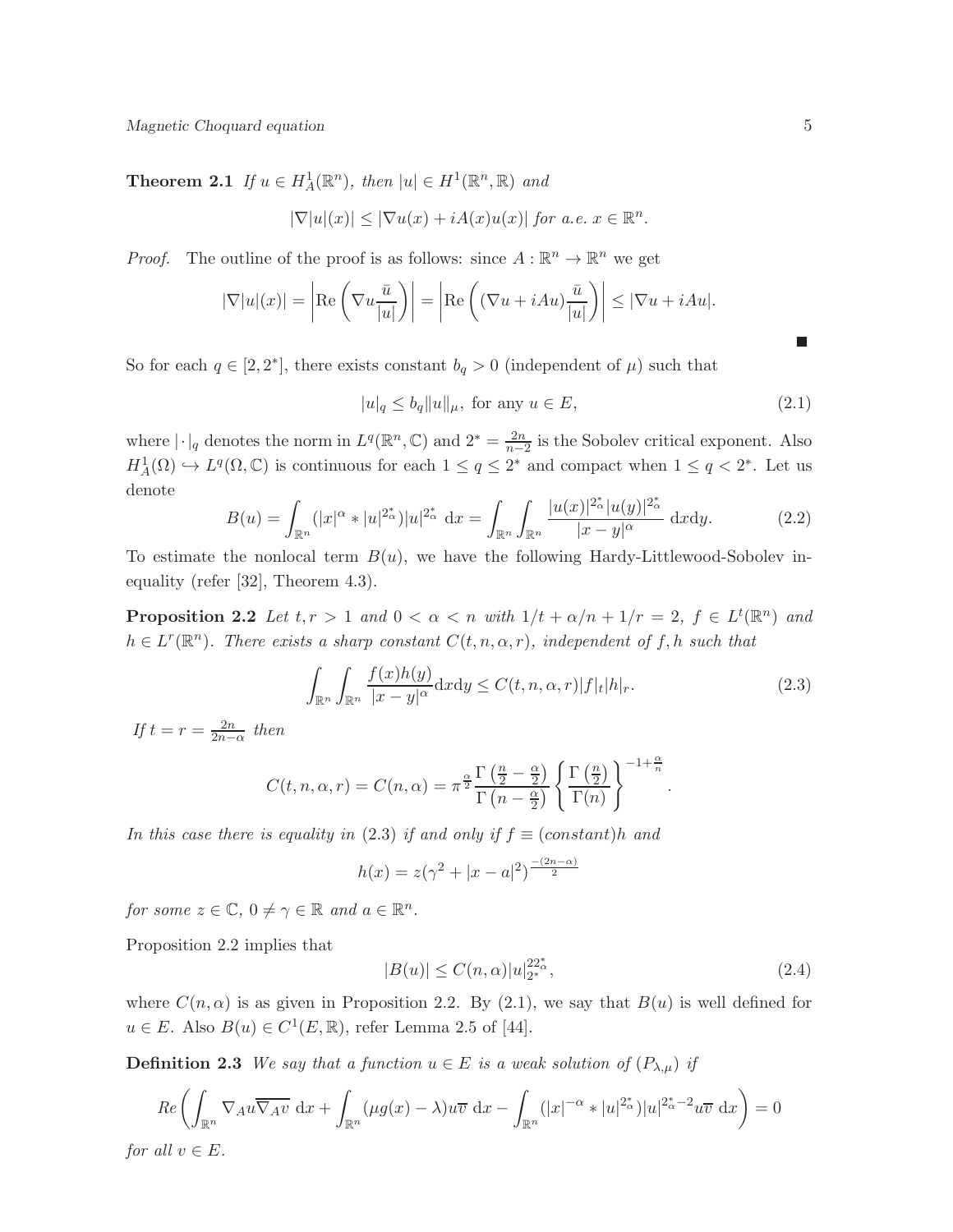Magnetic Choquard equation 6

**Definition 2.4** A solution u of  $(P_{\lambda,\mu})$  is said to be a least energy solution if the energy functional

$$
I_{\lambda,\mu}(u) = \int_{\mathbb{R}^n} \left( \frac{1}{2} \left( |\nabla_A u|^2 + (\mu g(x) - \lambda) |u|^2 \right) - \frac{1}{22_\alpha^*} (|x|^{-\alpha} * |u|^{2_\alpha^*}) |u|^{2_\alpha^*} \right) dx
$$

achieves its minimum at u over all the nontrivial solutions of  $(P_{\lambda,\mu})$ .

**Definition 2.5** A sequence of solutions  $\{u_k\}$  of  $(P_{\lambda,\mu_k})$  is said to concentrate at a solution u of  $(P_\lambda)$  if a subsequence converges strongly to u in  $H^1_A(\mathbb{R}^n)$  as  $\mu_k \to \infty$ .

The main idea to prove the existence of solution for the problem  $(P_{\lambda,\mu})$  is using variational methods where the weak solutions for  $(P_{\lambda,\mu})$  are obtained by finding the critical points of the energy functional  $I_{\lambda,\mu}: H^1_A(\mathbb{R}^n) \to \mathbb{R}$  defined by

$$
I_{\lambda,\mu}(u) = \int_{\mathbb{R}^n} \left( \frac{1}{2} \left( |\nabla_A u|^2 + (\mu g(x) - \lambda) |u|^2 \right) - \frac{1}{22_\alpha^*} (|x|^{-\alpha} * |u|^{2_\alpha^*}) |u|^{2_\alpha^*} \right) dx.
$$

Then  $I_{\lambda,\mu} \in C^1(E,\mathbb{R})$  with

$$
\langle I'_{\lambda,\mu}(u),v\rangle = \text{Re}\left(\int_{\mathbb{R}^n} \nabla_A u \overline{\nabla_A v} \,dx + \int_{\mathbb{R}^n} \left(\mu g(x) - \lambda - (|x|^{-\alpha} * |u|^{2^*_{\alpha}})|u|^{2^*_{\alpha}-2}\right) u \overline{v} \,dx\right)
$$

for  $u, v \in E$ . Thus we characterize the weak solutions of  $(P_{\lambda,\mu})$  as the critical points of  $I_{\lambda,\mu}$ . From now onwards, we denote  $\lambda_1(\Omega) > 0$  as the best constant of the compact embedding  $H_A^{0,1}$  $L^2(\Omega, \mathbb{C})$  given by

$$
\lambda_1(\Omega) = \inf_{u \in H_A^{0,1}(\Omega)} \left\{ \int_{\Omega} |\nabla_A u|^2 \, \mathrm{d}x : \int_{\Omega} |u|^2 \, \mathrm{d}x = 1 \right\}
$$

which is also the first eigenvalue of  $-\Delta_A := (-i\nabla + A)^2$  on  $\Omega$  with boundary condition  $u = 0$ . Let S denote the best Sobolev constant of the embedding  $H_0^1(\Omega,\mathbb{R}) \hookrightarrow L^{2^*}(\Omega,\mathbb{R})$  which is given by

$$
S = \inf_{u \in H_0^1(\Omega, \mathbb{R})} \left\{ \int_{\Omega} |\nabla u|^2 dx : \int_{\Omega} |u|^{2^*} dx = 1 \right\}.
$$

We know that S is independent of  $\Omega$  and it is achieved if and only if  $\Omega = \mathbb{R}^n$ . We use  $S_{H,L}$ to denote the best constant as

$$
S_{H,L} = \inf_{u \in H^1(\mathbb{R}^n, \mathbb{R})} \left\{ \int_{\Omega} |\nabla u|^2 \, dx : B(u) = 1 \right\}.
$$

By Lemma 1.2 of [25], we get that  $S_{H,L}$  is achieved by functions of the form

$$
U(x) = C \left( \frac{b}{b^2 + |x - a|^2} \right)^{\frac{n-2}{2}}
$$

where  $C > 0$  is a fixed constant,  $a \in \mathbb{R}^n$  and  $b > 0$  are parameters. Now we state our main results :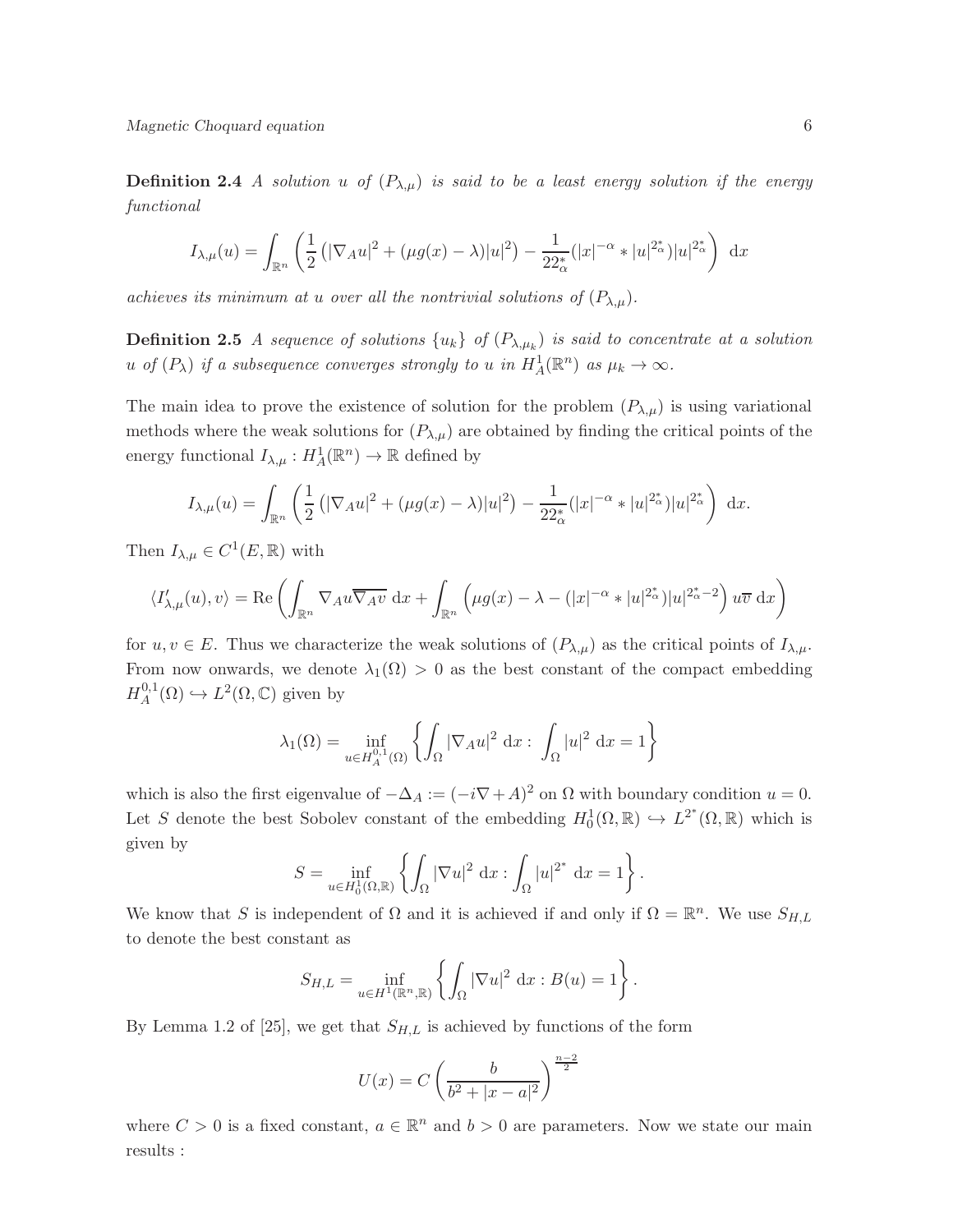**Theorem 2.6** For every  $\lambda \in (0, \lambda_1(\Omega))$  there exists a  $\mu(\lambda) > 0$  such that  $(P_{\lambda,\mu})$  has a least energy solution  $u_{\mu}$  for each  $\mu \geq \mu(\lambda)$ .

**Theorem 2.7** Let  $\{u_m\}$  be a sequence of non-trivial solutions of  $(P_{\lambda,\mu_m})$  with  $\mu_m \to \infty$  and  $I_{\lambda,\mu_m}(u_m) \to c < \frac{n+2-\alpha}{2(2n-\alpha)} S_A^{\frac{2n-\alpha}{n+2-\alpha}}$  as  $m \to \infty$ . Then  $u_m$  concentrates at a solution of  $(P_\lambda)$ .

### 3 Palais Smale analysis and compactness results

In this section, we find the Palais Smale critical threshold below which any Palais Smale  $(PS)_c$  sequence has a convergent subsequence. We recall that a sequence  $\{u_m\} \subset E$  is said to be a  $(PS)_c$  sequence (for  $I_{\lambda,\mu}(u_m) \to c$  and  $I'_{\lambda,\mu}(u_m) \to 0$  as  $m \to \infty$ . We say that  $I_{\lambda,\mu}$  satisfies the  $(PS)_c$  condition if every  $(PS)_c$  sequence contains a convergent subsequence.

**Lemma 3.1** Suppose  $\mu_m \geq 1$  and  $u_m \in E$  be such that  $\mu_m \to \infty$  as  $m \to \infty$  and there exists  $a K > 0$  such that  $||u_m||_{\mu_m} < K$ , for all  $m \in \mathbb{N}$ . Then there exists a  $u \in H_A^{0,1}$  $_{A}^{\omega,1}(\Omega)$  such that (upto a subsequence),  $u_m \rightharpoonup u$  weakly in E and  $u_m \rightharpoonup u$  strongly in  $L^2(\mathbb{R}^n)$  as  $m \rightharpoonup \infty$ .

*Proof.* Since the norms  $\|\cdot\|_E$  and  $\|\cdot\|_{\mu}$  are equivalent, we have  $\|u_m\|_E^2 < K'$ , for some constant  $K' > 0$ . So there exists  $u \in E$  such that  $u_m \to u$  weakly in E and  $u_m \to u$  strongly in  $L^2_{\text{loc}}(\mathbb{R}^n)$  as  $m \to \infty$ . Let  $C_r = \{x : |x| \le r, g(x) \ge 1/r\}$ ,  $r \in \mathbb{N}$ . Then we can easily see that

$$
\int_{C_r} |u_m|^2 \, dx \le r \int_{C_r} g(x) |u_m|^2 \, dx \le \frac{r}{\mu_m} \|u_m\|_{\mu_m}^2 \le \frac{rK}{\mu_m} \to 0 \text{ as } m \to \infty.
$$

This holds for every r which implies that  $u \equiv 0$  in  $\mathbb{R}^n \setminus \Omega$ . Since  $\partial\Omega$  is smooth, we have  $u \in H^{0,1}_A$ <sup>0,1</sup>( $\Omega$ ). The next step is to show that  $u_m \to u$  strongly in  $L^2(\mathbb{R}^n)$ . Let  $D = \{x \in \mathbb{R}^n :$  $g(x) \leq M$ , where M is defined as in (g2). Then

$$
\int_{\mathbb{R}^n \setminus D} u_m^2 dx \le \frac{1}{\mu_m M} \int_{\mathbb{R}^n \setminus D} \mu_m g(x) u_m^2 dx \le \frac{K'}{\mu_m M} \to 0 \text{ as } m \to \infty. \tag{3.1}
$$

Let  $B_R = \{x \in \mathbb{R}^n : |x| \le R\}$  and  $q \in \left(1, \frac{n}{n-2}\right)$ ) such that  $q' = \frac{q}{q}$  $\frac{q}{q-1}$ . Then using (2.1) and equivalence of norms  $\|\cdot\|_{\mu}$  and  $\|\cdot\|_{E}$ , we have

$$
\int_{B_R^c \cap D} |u_m - u|^2 \, dx \le |u_m - u|^2_{2q} (\mathcal{L}(B_R^c \cap D))^{1/q'} \le C_1 b_{2q}^2 \|u_m - u\|^2_{E} (\mathcal{L}(B_R^c \cap D))^{1/q'},
$$

where  $C_1$  is a positive constant and  $B_R^c = \mathbb{R}^n \setminus B_R$ . Hence by  $(g2)$  we get

$$
\int_{B_R^c \cap D} |u_m - u|^2 \, \mathrm{d}x \to 0 \text{ as } R \to \infty. \tag{3.2}
$$

Lastly, as we know  $u_m \to u$  strongly in  $L^2_{loc}(\mathbb{R}^n)$  we get

$$
\int_{B_R} |u_m - u|^2 \, \mathrm{d}x \to 0 \text{ as } m \to \infty. \tag{3.3}
$$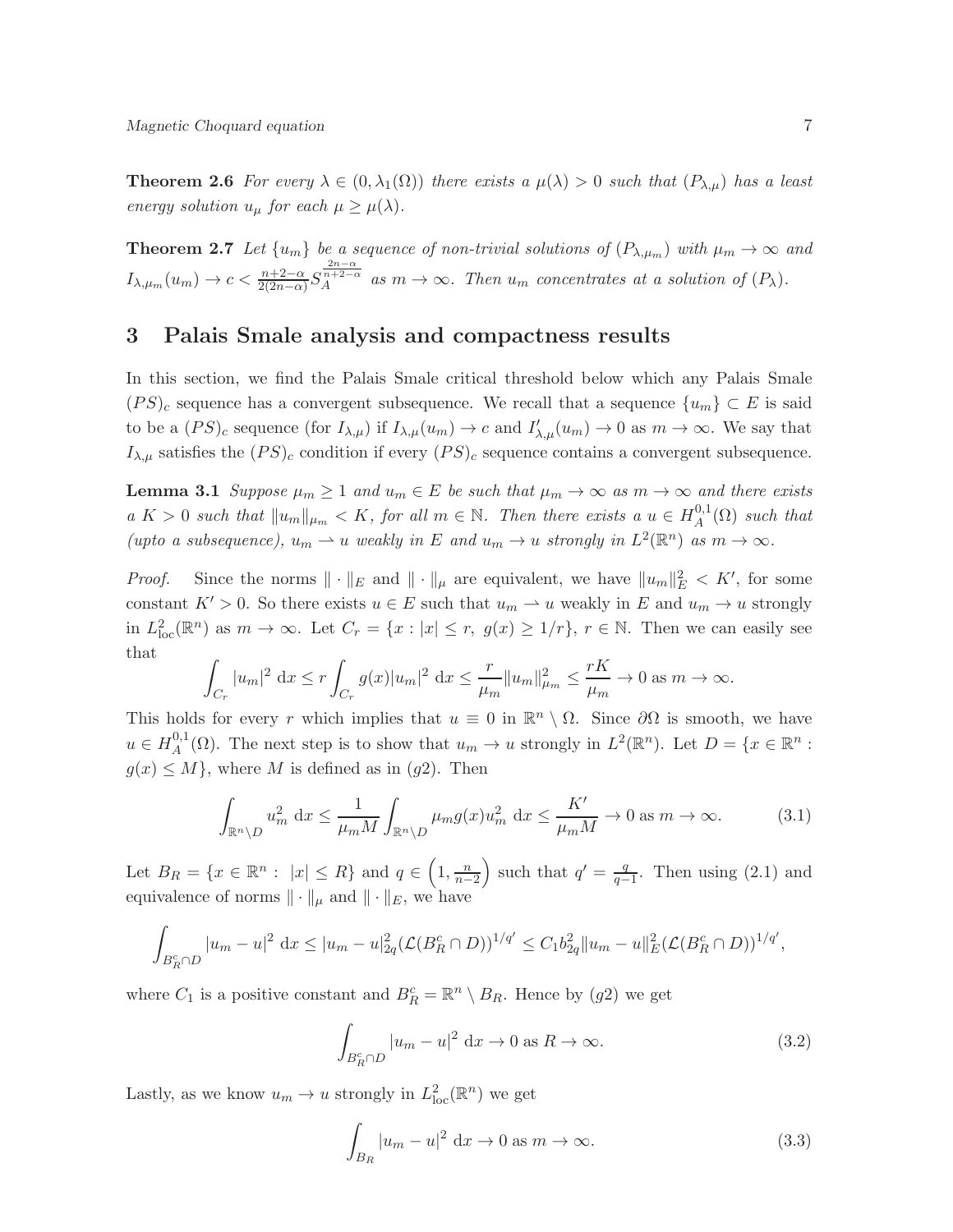Therefore using (3.1), (3.2) and (3.3), we get  $u_m \to u$  strongly in  $L^2(\mathbb{R}^n)$  as  $m \to \infty$ .  $\blacksquare$ Now let  $T_{\mu} := -\Delta_A + \mu g(x)$ , where  $-\Delta_A = (-i\nabla + A)^2$ , be an operator defined on E. Also let  $v \in E$  and denote  $(\cdot, \cdot)$  as  $L^2$  inner product then we write

$$
(T_{\mu}(u), v) = \text{Re}\left(\int_{\mathbb{R}^n} (\nabla_A u \overline{\nabla_A v} + \mu g(x) u \overline{v}) \, dx\right).
$$

Clearly  $T_{\mu}$  is a self adjoint operator and if  $a_{\mu} := \inf \sigma(T_{\mu})$ , i.e. the infimum of the spectrum of  $T_{\mu}$ , then  $a_{\mu}$  can be characterized as

$$
0 \le a_{\mu} = \inf \{ (T_{\mu}(u), u) : u \in E, \ |u|_{2} = 1 \} = \inf \{ ||u||_{\mu}^{2} : u \in E, \ |u|_{2} = 1 \}.
$$

Thus  $a_{\mu}$  is nondecreasing in  $\mu$ . Therefore we get

$$
((T_{\mu}-\lambda)u,u) = \int_{\mathbb{R}^n} (|\nabla_A u|^2 + \mu g(x)|u|^2 - \lambda |u|^2) dx.
$$

In the next lemma, we will show that the map  $(T_{\mu} - \lambda)$  is coercive.

**Lemma 3.2** For each  $\lambda \in (0, \lambda_1(\Omega))$ , there exists a  $\mu(\lambda) > 0$  such that  $a_{\mu} \geq (\lambda + \lambda_1(\Omega))/2$ whenever  $\mu \geq \mu(\lambda)$ . As a consequence

$$
((T_{\mu} - \lambda)u, u) \ge \beta_{\lambda} ||u||_{\mu}^{2}
$$

for all  $u \in E$ ,  $\mu \geq \mu(\lambda)$ , where  $\beta_{\lambda} := (\lambda_1(\Omega) - \lambda)/(\lambda_1(\Omega) + \lambda)$ .

*Proof.* Assume by contradiction that there exist a sequence  $\mu_m \to \infty$  such that  $a_{\mu_m}$  $(\lambda + \lambda_1(\Omega))/2$  for all m and  $a_{\mu_m} \to \theta \le (\lambda + \lambda_1(\Omega))/2$ . Let us consider a minimizing sequence  ${u_m} \in E$  such that  $|u_m|_2 = 1$  and  $({T_{\mu_m} - a_{\mu_m}})u_m, u_m) \to 0$ . This implies

$$
||u_m||_{\mu_m}^2 = \int_{\mathbb{R}^n} (|\nabla_A u|^2 + \mu_m g(x)|u_m|^2) dx
$$
  
=  $((T_{\mu_m} - a_{\mu_m})u_m, u_m) + a_{\mu_m}(u_m, u_m)$   
 $\le ((T_{\mu_m} - a_{\mu_m})u_m, u_m) + (1 + a_{\mu_m})|u_m|$   
 $\le 2(1 + \lambda_1(\Omega))$ 

 $\frac{2}{2}$ 

for large m, using  $\lambda < \lambda_1(\Omega)$  and  $\theta \le (\lambda + \lambda_1(\Omega))/2$ . So using Lemma 3.1, we get  $u \in H_A^{0,1}$  $A^{0,1}(\Omega)$ such that  $u_m \rightharpoonup u$  weakly in E and  $u_m \to u$  strongly in  $L^2(\mathbb{R}^n)$  as  $m \to \infty$ . Therefore  $|u|_2 = 1$ and  $\liminf_{m\to\infty} |\nabla_A u_m|^2 \geq |\nabla_A u|^2$ . Since  $g \geq 0$  and  $\mu_m \to \infty$ , we have

$$
\int_{\Omega} (|\nabla_A u|^2 - \theta |u|^2) \le \liminf_{m \to \infty} \int_{\mathbb{R}^n} (|\nabla_A u_m|^2 + \mu_m g(x) |u_m|^2 - a_{\mu_m} |u_m|^2) dx
$$
  
= 
$$
\liminf_{m \to \infty} ((T_{\mu_m} - a_{\mu_m}) u_m, u_m) = 0.
$$

Hence

$$
\int_{\Omega} |\nabla_A u|^2 \, \mathrm{d}x \le \theta \le \frac{\lambda + \lambda_1(\Omega)}{2} < \lambda_1(\Omega)
$$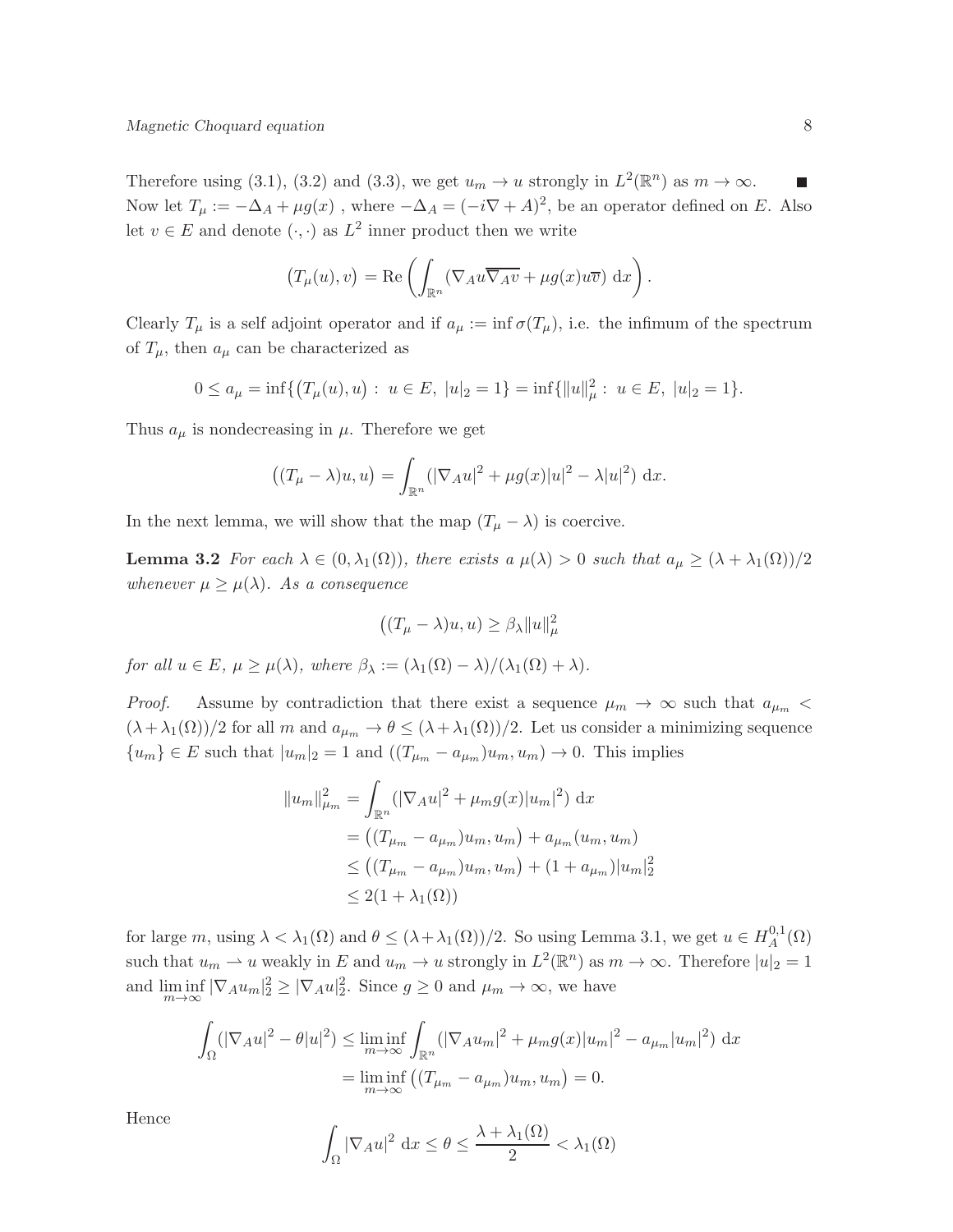which is a contradiction to the definition of  $\lambda_1(\Omega)$ . Therefore there exists a  $\mu(\lambda) > 0$  such that  $a_{\mu} \geq (\lambda + \lambda_1(\Omega))/2$  whenever  $\mu \geq \mu(\lambda)$ . For the second part, let  $u \in E$  and  $\mu \geq \mu(\lambda)$ then  $a_{\mu} \leq \frac{||u||_{\mu}^2}{|u|_2^2}$  which gives

$$
\lambda |u|_2^2 \le \frac{2\lambda \|u\|_{\mu}^2}{\lambda + \lambda_1(\Omega)}.
$$

Therefore

$$
((T_{\mu}-\lambda)u,u)\geq ||u||_{\mu}^{2}-\lambda |u|_{2}^{2}\geq \frac{\lambda_{1}(\Omega)-\lambda}{\lambda_{1}(\Omega)+\lambda}||u||_{\mu}^{2}.
$$

Our next lemma assures that all  $(PS)_c$  sequences are bounded.

**Lemma 3.3** Let  $\{u_m\}$  be a  $(PS)_c$  sequence for  $I_{\lambda,\mu}$ . If  $\lambda \in (0, \lambda_1(\Omega))$  and  $\mu \ge \mu(\lambda)$ , then  ${u<sub>m</sub>}$  is bounded in E and

$$
\lim_{m \to \infty} ((T_{\mu} - \lambda)u_m, u_m) = \lim_{m \to \infty} B(u_m) = \frac{2c(2n - \alpha)}{(n + 2 - \alpha)},
$$

where  $B(\cdot)$  is defined in (2.2).

*Proof.* Using definitions of  $I_{\lambda,\mu}$  and  $T_{\mu}$ , we get

$$
I_{\lambda,\mu}(u_m) - \frac{1}{22_{\alpha}^*} (I'_{\lambda,\mu}(u_m), u_m) = \left(\frac{2_{\alpha}^* - 1}{22_{\alpha}^*}\right) \int_{\mathbb{R}^n} (|\nabla_A u|^2 + \mu g(x)|u_m|^2 - \lambda |u_m|^2) dx
$$
  
= 
$$
\frac{n+2-\alpha}{2(2n-\alpha)} ((T_{\mu} - \lambda)u_m, u_m)
$$
(3.4)

and

$$
I_{\lambda,\mu}(u_m) - \frac{1}{2} \langle I'_{\lambda,\mu}(u_m), u_m \rangle = \left(\frac{2^*_{\alpha} - 1}{22^*_{\alpha}}\right) B(u_m) = \frac{n+2-\alpha}{2(2n-\alpha)} B(u_m). \tag{3.5}
$$

Using Lemma 3.2 and (3.4), we get

$$
c - \frac{1}{22^*_{\alpha}} o(\|u_m\|_{\mu}) \ge \frac{n+2-\alpha}{2(2n-\alpha)} ((T_{\mu} - \lambda)u_m, u_m) \ge \frac{n+2-\alpha}{2(2n-\alpha)} \beta_{\lambda} \|u_m\|_{\mu}^2.
$$

This implies  $\{u_m\}$  is a bounded sequence in E. Taking limit  $m \to \infty$  in (3.4), we get

$$
\lim_{m \to \infty} ((T_{\mu} - \lambda)u_m, u_m) = \frac{2c(2n - \alpha)}{n + 2 - \alpha},
$$

and taking limit  $m \to \infty$  in (3.5), we get

$$
\lim_{m \to \infty} B(u_m) = \frac{2c(2n - \alpha)}{n + 2 - \alpha}.
$$

This completes the proof.

Let

$$
S_A:=\inf_{u\in H^1_A(\mathbb R^n)\backslash\{0\}}\frac{\int_{\mathbb R^n}|\nabla_A u|^2~\mathrm{d}x}{B(u)^{\frac{n-2}{2n-\alpha}}}.
$$

For the preceding sections, enlarging  $\mu(\lambda)$  if necessary, we assume  $\mu(\lambda) \geq \lambda/M$ , where M is defined in  $(g2)$ . Thus,

$$
\mu M - \lambda \ge 0, \text{ for all } \mu \ge \mu(\lambda). \tag{3.6}
$$

 $\overline{\phantom{a}}$ 

 $\mathcal{C}$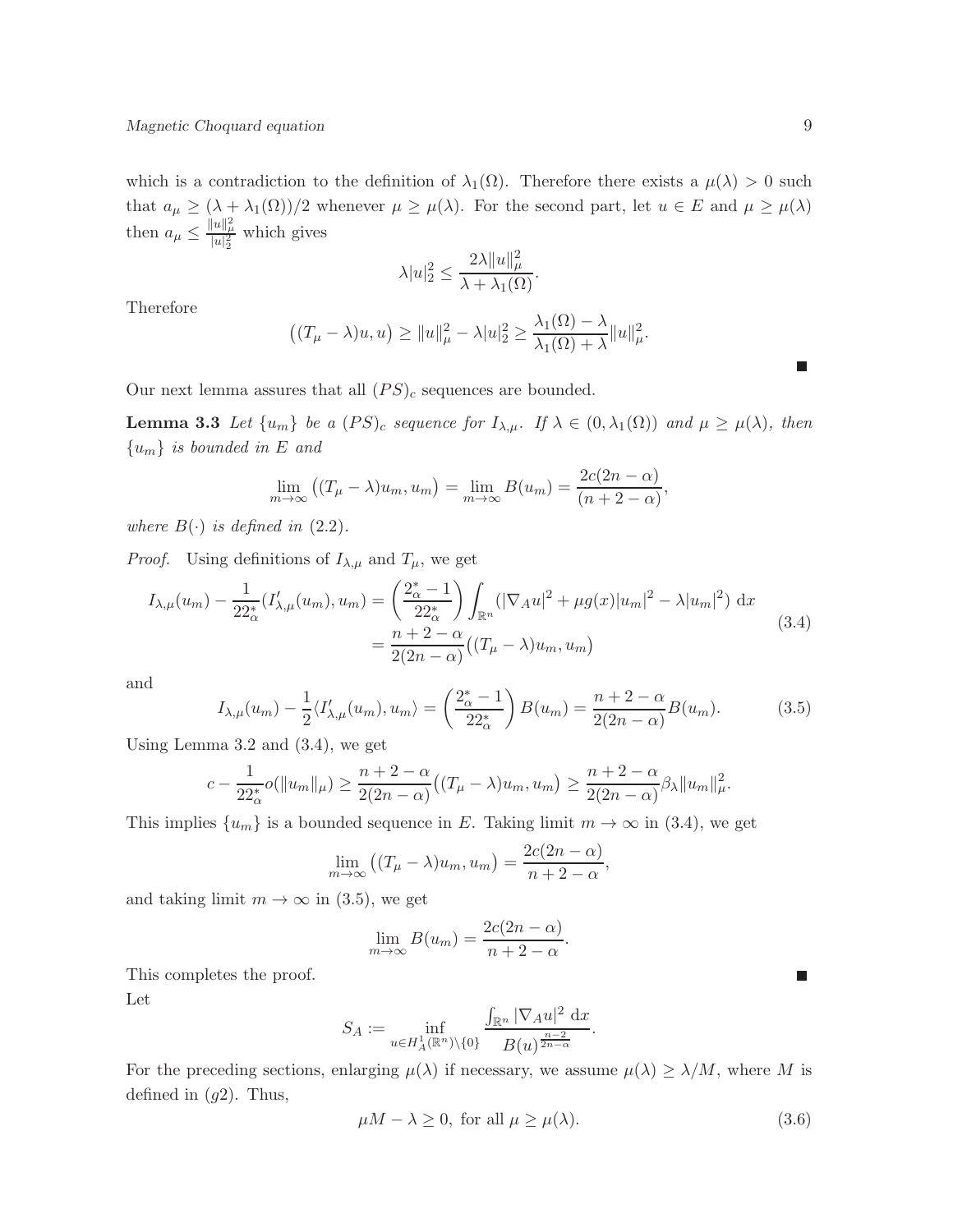**Proposition 3.4** If  $\lambda \in (0, \lambda_1(\Omega))$  and  $\mu \ge \mu(\lambda)$ , then the functional  $I_{\lambda,\mu}$  satisfies the  $(PS)_c$ condition, for all

$$
c\in\left(-\infty,\frac{n+2-\alpha}{2(2n-\alpha)}S_A^{\frac{2n-\alpha}{n+2-\alpha}}\right).
$$

Proof. Let  $\{u_m\} \subset E$  be a sequence such that  $I_{\lambda,\mu}(u_m) \to c < \frac{n+2-\alpha}{2(2n-\alpha)} S_A^{\frac{2n-\alpha}{n+2-\alpha}}$  and  $I'_{\lambda,\mu}(u_m) \to$ 0 as  $m \to \infty$ . By Lemma 3.3,  $\{u_m\}$  is bounded in E that is  $||u_m||_{\mu} \leq K_1$  for some constant  $K_1 > 0$  and for all m. Therefore, there exists a subsequence(still denoted by  $\{u_m\}$ ) such that  $u_m \rightharpoonup u$  weakly in  $E$ ,  $u_m \rightharpoonup u$  weakly in  $L^{2^*}(\mathbb{R}^n)$ ,  $u_m \rightharpoonup u$  strongly in  $L^2_{loc}(\mathbb{R}^n)$  and  $u_m(x) \to u(x)$  a.e. for  $x \in \mathbb{R}^n$ . This implies that as  $m \to \infty$ 

$$
|u_m|^{2^*_{\alpha}} \rightharpoonup |u|^{2^*_{\alpha}}
$$
 in  $L^{\frac{2n}{2n-\alpha}}(\mathbb{R}^n)$  and  $|u_m|^{2^*_{\alpha}-2}u_m \rightharpoonup |u|^{2^*_{\alpha}-2}u$  in  $L^{\frac{2n}{n+2-\alpha}}(\mathbb{R}^n)$ .

Therefore by Hardy-Littlewood-Sobolev inequality we get

$$
|x|^{\alpha} * |u_m|^{2^*_{\alpha}} \rightharpoonup |x|^{\alpha} * |u|^{2^*_{\alpha}} \text{ in } L^{\frac{2n}{\alpha}}(\mathbb{R}^n) \text{ as } m \to \infty.
$$

Hence we obtain that

$$
(|x|^{\alpha} * |u_m|^{2^*_{\alpha}})|u_m|^{2^*_{\alpha}-2}u_m \rightharpoonup (|x|^{\alpha} * |u|^{2^*_{\alpha}})|u|^{2^*_{\alpha}-2}u \text{ in } L^{\frac{2n}{n+2}}(\mathbb{R}^n) \text{ as } m \to \infty.
$$

This implies that for any  $\phi \in E \subset L^{2^*}(\mathbb{R}^n)$ 

$$
\int_{\mathbb{R}^n} (|x|^{\alpha} * |u_m|^{2^*_{\alpha}})|u_m|^{2^*_{\alpha}-2}u_m\phi \,dx \to \int_{\mathbb{R}^n} (|x|^{\alpha} * |u|^{2^*_{\alpha}})|u|^{2^*_{\alpha}-2}u\phi \,dx \text{ as } m \to \infty.
$$

Thus we get  $\langle I'_{\lambda,\mu}(u), \phi \rangle = \lim_{m \to \infty} \langle I'_{\lambda,\mu}(u_m), \phi \rangle = 0$ . Therefore u is a weak solution of  $(P_{\lambda,\mu})$ . Let  $\widetilde{u_m} = u_m - u$ , so by Lemma 2.3 of [25] we have

$$
B(u_m) - B(\widetilde{u_m}) \to B(u) \text{ as } m \to \infty.
$$
 (3.7)

Also since  $I'_{\lambda,\mu}(u_m) \to 0$ , we get

$$
((T_{\mu} - \lambda)u_m, u_m) - B(u_m) \to 0 \text{ as } m \to \infty.
$$
 (3.8)

Then using  $(3.7)$  and  $(3.8)$ , we get

$$
\lim_{m \to \infty} \left( \left( (T_{\mu} - \lambda) \widetilde{u_m}, \widetilde{u_m} \right) - B(\widetilde{u_m}) \right) = 0.
$$

Let  $\lim_{m\to\infty} ((T_\mu - \lambda)\widetilde{u_m}, \widetilde{u_m}) = \lim_{m\to\infty} B(\widetilde{u_m}) = d$  (say). Then it is easy to show that  $I_{\lambda,\mu}(u) \geq 0$ and using this we get

$$
\frac{n+2-\alpha}{2(2n-\alpha)}S_A^{\frac{2n-\alpha}{n+2-\alpha}}>c=\lim_{m\to\infty}I_{\lambda,\mu}(u_m)\geq\frac{1}{2}\int_{\mathbb{R}^n}|\nabla_A\widetilde{u_m}|^2\,\mathrm{d}x-\frac{1}{22_\alpha^*}B(\widetilde{u_m})+o_m(1).
$$

This implies

$$
d \le \frac{2c(2n - \alpha)}{n + 2 - \alpha} < S_A^{\frac{2n - \alpha}{n + 2 - \alpha}}.\tag{3.9}
$$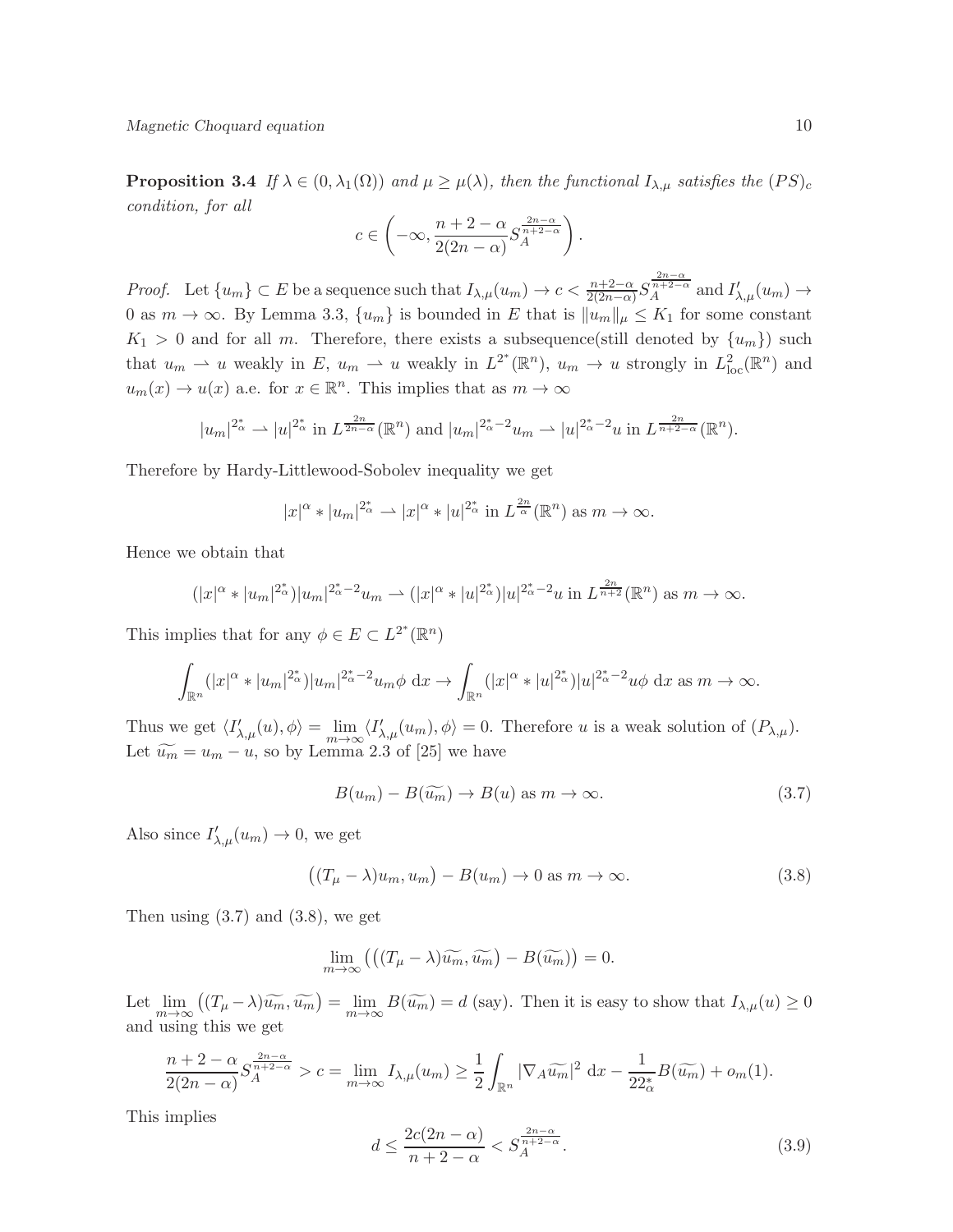Let  $D = \{x \in \mathbb{R}^n : g(x) \leq M\}$ , where M is defined in  $(g2)$ . Then using similar arguments as in Lemma 3.1, we can show that

$$
\int_{D} |\widetilde{u_m}|^2 \, \mathrm{d}x \to 0 \text{ as } m \to \infty. \tag{3.10}
$$

Then using  $(3.6)$ , definition of  $S_A$  and  $(3.10)$  we get

$$
S_{A}B(\widetilde{u_{m}})^{\frac{1}{2_{\alpha}^{\ast}}}\leq \int_{\mathbb{R}^{n}}|\nabla_{A}\widetilde{u_{m}}|^{2} dx\leq \int_{\mathbb{R}^{n}}|\nabla_{A}\widetilde{u_{m}}|^{2} dx+\int_{\mathbb{R}^{n}\setminus D}(\mu g(x)-\lambda)|\widetilde{u_{m}}|^{2} dx
$$
  

$$
\leq ((T_{\mu}-\lambda)\widetilde{u_{m}},\widetilde{u_{m}})+\lambda \int_{D}|\widetilde{u_{m}}|^{2} dx=\left((T_{\mu}-\lambda)\widetilde{u_{m}},\widetilde{u_{m}}\right)+o_{m}(1).
$$

Passing on the limits we get  $d \geq S_A^{\frac{2n-\alpha}{n+2-\alpha}}$  which is a contradiction to (3.9). Therefore,  $d = 0$ that is  $u_m \to u$  strongly in E as  $m \to \infty$ .

# 4 Proof of main Theorems

Before proving the main theorems, we prove some results that will help us to achieve our goal. The theorem below is similar to Theorem 1.1 of [8].

**Theorem 4.1** If  $g \geq 0$  and  $A \in L_{loc}^n(\mathbb{R}^n, \mathbb{R}^n)$ , then the infimum  $S_A$  is attained if and only if  $curl A \equiv 0.$ 

*Proof.* At first, we prove that  $S_A = S_{H,L}$ . By Proposition 2.2 and Theorem 2.1, for  $u \in H^1_A(\mathbb{R}^n)$  we have

$$
S_{H,L} \leq \frac{\int_{\mathbb{R}^n} |\nabla |u||^2 dx}{B(u)^{\frac{n-2}{2n-\alpha}}} \leq \frac{\int_{\mathbb{R}^n} |\nabla_A u|^2 dx}{B(u)^{\frac{n-2}{2n-\alpha}}}.
$$

This implies  $S_{H,L} \leq S_A$ . Without loss of generality, we assume  $0 \in \Omega$  and for some  $\delta > 0$ ,  $B(0, \delta) \subset \Omega \subset B(0, 2\delta)(B(0, r))$  is an open ball of radius r and center 0). Let

$$
U_{\epsilon}(x) = (n(n-2))^{\frac{n-2}{4}} \left(\frac{\epsilon}{\epsilon^2 + |x|^2}\right)^{\frac{n-2}{4}}
$$

and  $u_{\epsilon}(x) = \psi(x)U_{\epsilon}(x)$ , where  $\psi \in C_c^{\infty}(\mathbb{R}^n, [0,1])$  such that  $\psi \equiv 1$  in  $B(0,\delta)$  and  $\psi \equiv 0$  in  $\mathbb{R}^n \setminus \Omega$ . We recall the following asymptotic estimates from section 3 of [25]-

(1) 
$$
|\nabla u_{\epsilon}|_2^2 = C(n, \alpha)^{\frac{n(n-2)}{2(2n-\alpha)}} S_{H,L}^{\frac{n}{2}} + O(\epsilon^{n-2}).
$$

$$
|u_{\epsilon}|_2^2 \ge \begin{cases} d\epsilon^2 |\ln \epsilon| + O(\epsilon^2) & \text{if } n = 4\\ d\epsilon^2 + O(\epsilon^{n-2}) & \text{if } n \ge 5, \end{cases}
$$

where d is a positive constant.

(2)

$$
(3) \ B(u_{\epsilon})^{(n-2)/(2n-\alpha)} \geq \left( C(n,\alpha)^{n/2} S_{H,L}^{(2n-\alpha)/2} - O(\epsilon^{(2n-\alpha)/2}) \right)^{(n-2)/(2n-\alpha)}.
$$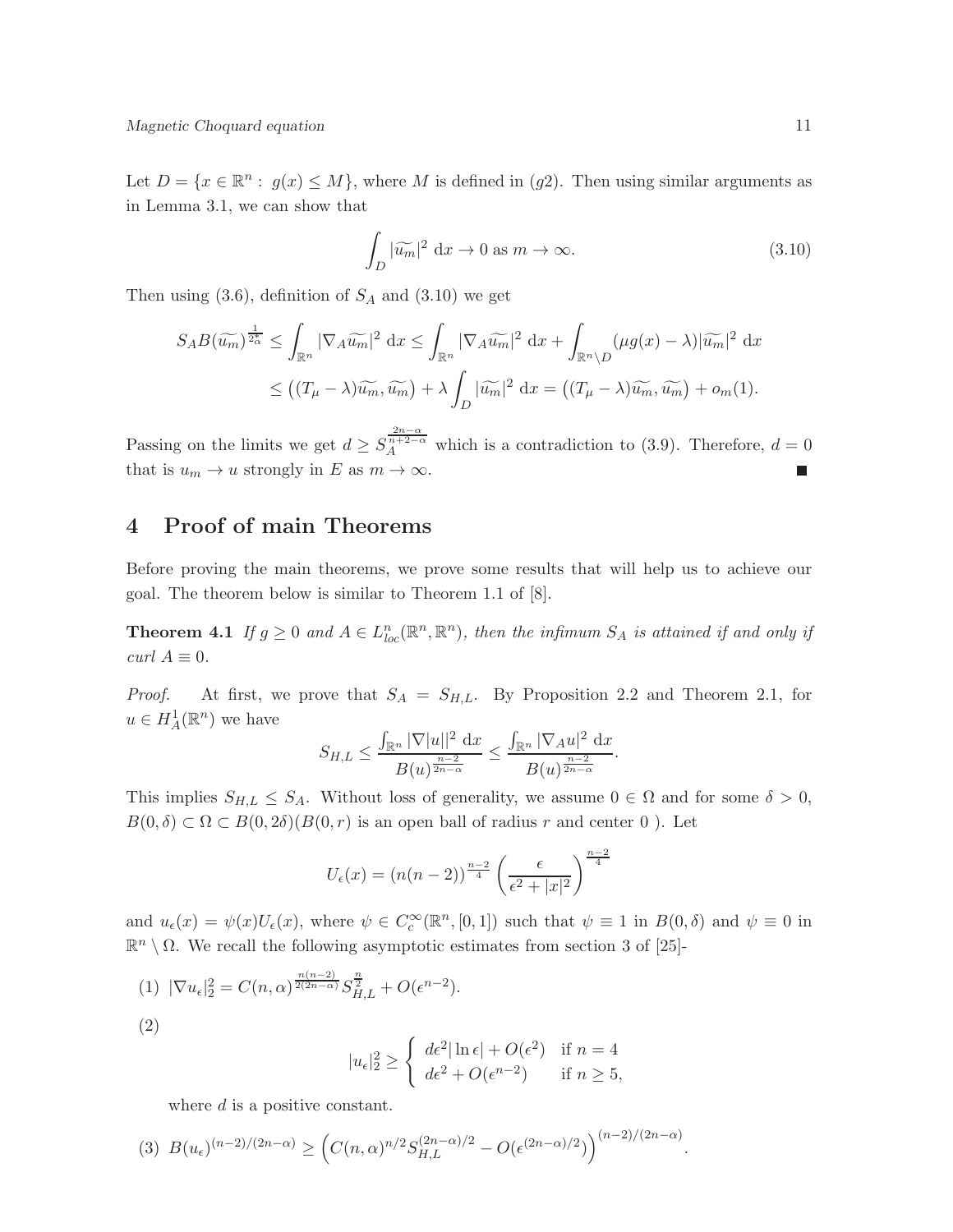Magnetic Choquard equation 12

(4) 
$$
|u_{\epsilon}|_{2^*}^{2^*} = S^{n/2} + O(\epsilon^n)
$$
.

We have  $u_{\epsilon}$  is bounded in  $L^{2^*}(\mathbb{R}^n)$  and  $u_{\epsilon}(x) \to 0$  a.e. in  $\mathbb{R}^n$  as  $\epsilon \to 0$ . Since  $A \in L^n_{loc}(\mathbb{R}^n, \mathbb{R}^n)$ we have

$$
\int_{\mathbb{R}^n} |Au_{\epsilon}|^2 dx = \langle |A|^2, |u_{\epsilon}|^2 \rangle \to 0 \text{ as } \epsilon \to 0
$$

where the duality product is taken with respect to  $L^{n/2}(\mathbb{R}^n)$  and  $L^{2^*/2}(\mathbb{R}^n)$ . Now, let  $\delta' > 0$ be given then choosing  $\epsilon > 0$  small enough and using (1) and (3) we get

$$
\frac{\int_{\mathbb{R}^n} |\nabla_A u_{\epsilon}|^2 dx}{B(u_{\epsilon})^{\frac{n-2}{2n-\alpha}}} \le \frac{\int_{\mathbb{R}^n} |\nabla u_{\epsilon}|^2 + |Au_{\epsilon}|^2 dx}{B(u_{\epsilon})^{\frac{n-2}{2n-\alpha}}} \le \frac{C(n,\alpha)^{\frac{n(n-2)}{2(2n-\alpha)}} S_{H,L}^{n/2} + O(\epsilon)}{\left(C(n,\alpha)^{\frac{n}{2}} S_{H,L}^{\frac{2n-\alpha}{2}} - O(\epsilon^{\frac{2n-\alpha}{2}})\right)^{\frac{n-2}{2n-\alpha}}} \le S_{H,L} + \delta'.
$$

This implies  $S_A \leq S_{H,L}$ , therefore  $S_A = S_{H,L}$ . Let u be minimizer of  $S_A$  normalized by  $B(u) = 1$ . Then

$$
S_A = \int_{\mathbb{R}^n} |\nabla_A u|^2 \ge \int_{\mathbb{R}^n} |\nabla |u||^2 \, \mathrm{d}x \ge S_{H,L}.\tag{4.1}
$$

Consequently,  $|u(x)| = U_{\epsilon}(x-a)/B(U_{\epsilon})$ , for some  $a \in \mathbb{R}^n$  because the minimizers of  $S_{H,L}$  are of the form  $U_{\epsilon}$  which are invariant under translation and dilation(Lemma 1.2, 1.3 of [25]). We can take  $|u| > 0$  and the equality in (4.1) occurs when the diamagnetic inequality in Theorem 2.1 has an equality a.e. Therefore  $\text{Im}((\nabla_A u)\overline{u}/|u|) = 0$  that is  $A = -\text{Im}(\nabla u/u)$ . Since curl( $\nabla u/u$ ) = 0, we are done. The condition is also sufficient, the proof follows similarly as in Theorem 1.1 of [8]. П

The next step to prove our main theorem is introducing the Nehari manifold. Let

$$
\mathcal{N}_{\lambda,\mu} = \left\{ u \in E \setminus \{0\} : \langle I'_{\lambda,\mu}(u), u \rangle = 0 \right\} = \left\{ u \in E \setminus \{0\} : \left( (T_{\mu} - \lambda)u, u \right) = B(u) \right\}.
$$

Then the critical points of  $I_{\lambda,\mu}$  lie in  $\mathcal{N}_{\lambda,\mu}$ . Let  $X = \{v \in E : B(v) = 1\}$  then using fibering map analysis, we say that for each  $u \in E$ , there exist

$$
t_u = \left(\frac{((T_\mu - \lambda)(u), u)}{B(u)}\right)^{\frac{n-2}{2(n+2-\alpha)}}
$$

such that  $t_u u \in \mathcal{N}_{\lambda,\mu}$ . Using Proposition 1.1 of [43], we get  $\mathcal{N}_{\lambda,\mu}$  is radially diffeomorphic to  $X$  via the map

$$
u \mapsto \left(\frac{((T_{\mu} - \lambda)(u), u)}{B(u)}\right)^{\frac{n-2}{2(n+2-\alpha)}} u.
$$

On  $\mathcal{N}_{\lambda,\mu}$ ,

$$
I_{\lambda,\mu}(u) = \frac{n+2-\alpha}{2(2n-\alpha)}((T_{\mu}-\lambda)(u),u),
$$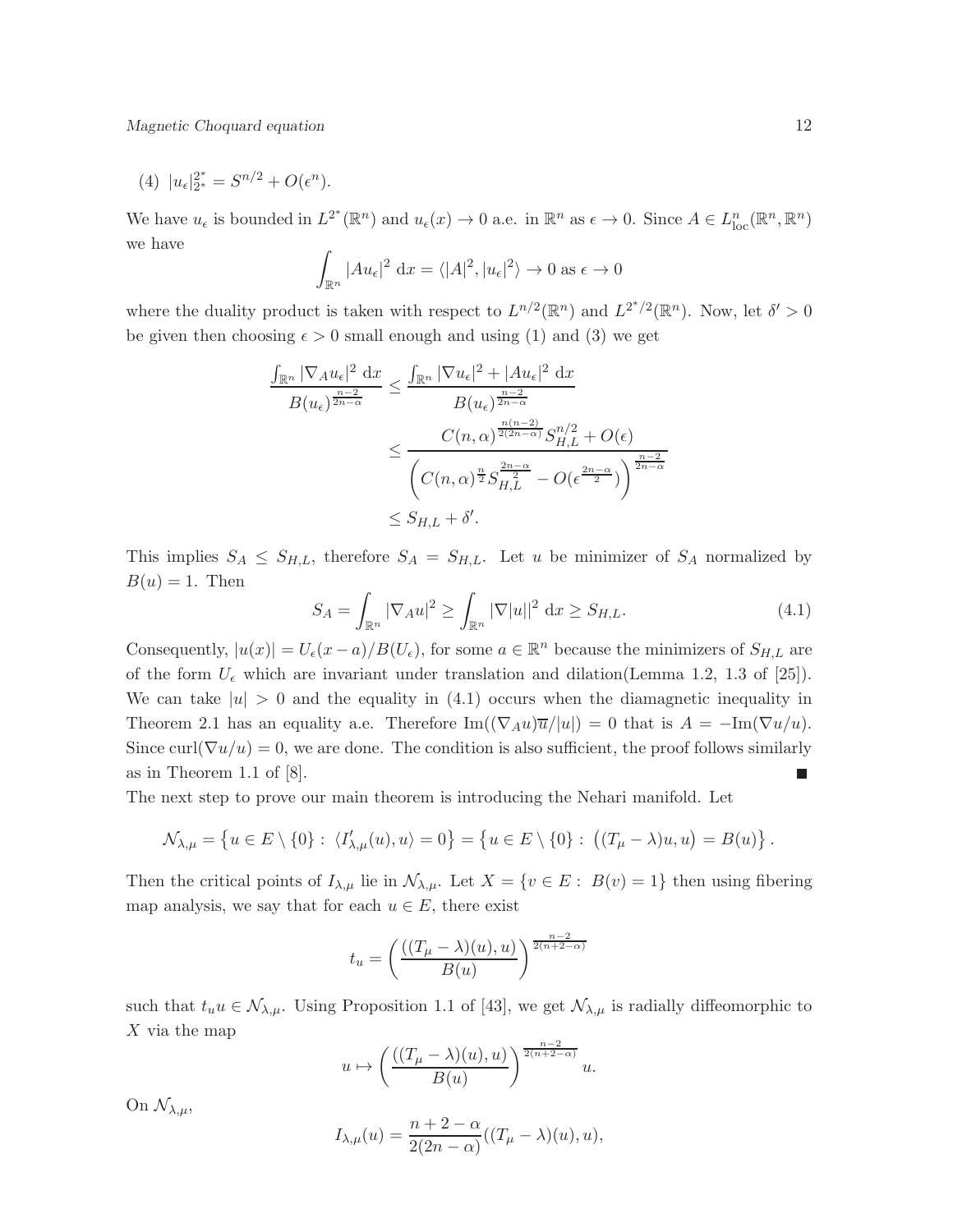so we get

$$
k_{\lambda,\mu} := \inf_{u \in \mathcal{N}_{\lambda,\mu}} I_{\lambda,\mu}(u) = \frac{n+2-\alpha}{2(2n-\alpha)} \inf_{v \in X} ((T_{\mu}-\lambda)(v),v)^{\frac{2n-\alpha}{n+2-\alpha}}.
$$

Now consider any domain  $\mathcal{Q} \subset \mathbb{R}^n$ . As we defined  $I_{\lambda,\mu}$ , in a similar manner we define

$$
I_{\mu,Q}(u) = \frac{1}{2} \int_{Q} (|\nabla_A u|^2 + \lambda |u|^2) dx - \frac{1}{22_{\alpha}^*} \int_{Q} \int_{Q} \frac{|u(x)|^{2_{\alpha}^*} |u(y)|^{2_{\alpha}^*}}{|x - y|^{\alpha}} dxdy
$$
  
=  $\frac{1}{2} ((T_0 - \lambda)(u), u) - \frac{1}{22_{\alpha}^*} B(u)$ 

for  $u \in H_A^{0,1}$  $A^{0,1}_{A}(\mathcal{Q})$ . This is an energy functional associated to the problem

$$
(P_\lambda)\begin{cases} (-i\nabla + A(x))^2 u = \lambda u + (|x|^\alpha * |u|^{2_\alpha^*})|u|^{2_\alpha^* - 2}u, u > 0 & \text{in } \mathcal{Q} \\ u = 0 & \text{on } \partial \mathcal{Q}. \end{cases}
$$

The Nehari manifold associated to  $(P_\lambda)$  with  $Q = \Omega$  is given by

$$
\mathcal{N}_{\lambda,Q} = \left\{ u \in H_A^{0,1}(Q) \setminus \{0\} : ((T_0 - \lambda)(u), u) = B(u) \right\}
$$

which is radially diffeomorphic to  $X_{\mathcal{Q}} = \{v \in H_{\mathcal{A}}^{0,1}\}$  $A^{0,1}(\mathcal{Q}) : B(v) = 1$ . We set

$$
k_{\mu,Q} := \inf_{u \in \mathcal{N}_{\lambda,Q}} I_{\lambda,Q}(u) = \frac{n+2-\alpha}{2(2n-\alpha)} \inf_{v \in X_Q} ((T_0 - \lambda)(u), u)^{\frac{2n-\alpha}{n+2-\alpha}}.
$$

**Lemma 4.2** If  $\lambda \in (0, \lambda_1(\Omega))$  and  $\mu \geq \mu(\lambda)$ , then the following holds

$$
\frac{n+2-\alpha}{2(2n-\alpha)}(\beta_{\lambda}S_{A})^{\frac{2n-\alpha}{n+2-\alpha}}\leq k_{\lambda,\mu}\leq k_{\lambda,\Omega}<\frac{n+2-\alpha}{2(2n-\alpha)}S_{A}^{\frac{2n-\alpha}{n+2-\alpha}}
$$

where  $\beta_{\lambda}$  is defined as in Lemma 3.2.

*Proof.* Using Lemma 3.2, we have  $\beta_{\lambda} ||v||_A^2 \leq \beta_{\lambda} ||v||_{\mu}^2 \leq ((T_{\mu} - \lambda)(u), u)$ . This implies, taking infimum over  $X$ , we get

$$
\frac{n+2-\alpha}{2(2n-\alpha)}(\beta_{\lambda}S_A)^{\frac{2n-\alpha}{n+2-\alpha}} \le k_{\lambda,\mu}.
$$

This gives the first inequality. Now, for the second inequality, since

$$
X_{\Omega} = \left\{ u \in H_A^{0,1}(\Omega) : \int_{\Omega} \int_{\Omega} \frac{|u(x)|^{2_{\alpha}^{\ast}} |u(y)|^{2_{\alpha}^{\ast}}}{|x - y|^{\alpha}} dxdy = 1 \right\} \subset X,
$$

where  $\Omega =$  interior of  $g^{-1}(0)$ , we get  $k_{\lambda,\mu} \leq k_{\lambda,\Omega}$ . We aim to show that

$$
k_{\lambda,\Omega} < \frac{n+2-\alpha}{2(2n-\alpha)} S_A^{\frac{2n-\alpha}{n+2-\alpha}}.
$$

Let  $U_\epsilon$  and  $u_\epsilon$  be as defined in Lemma 4.1. Define

$$
J_{\lambda}(u) = \frac{\int_{\Omega} (|\nabla_{A} u|^2 - \lambda |u|^2) dx}{\left( \int_{\Omega} \int_{\Omega} \frac{|u(x)|^{2^*_{\alpha}} |u(y)|^{2^*_{\alpha}}}{|x - y|^{\mu}} dx dy \right)^{\frac{n-2}{2n - \alpha}}}
$$

.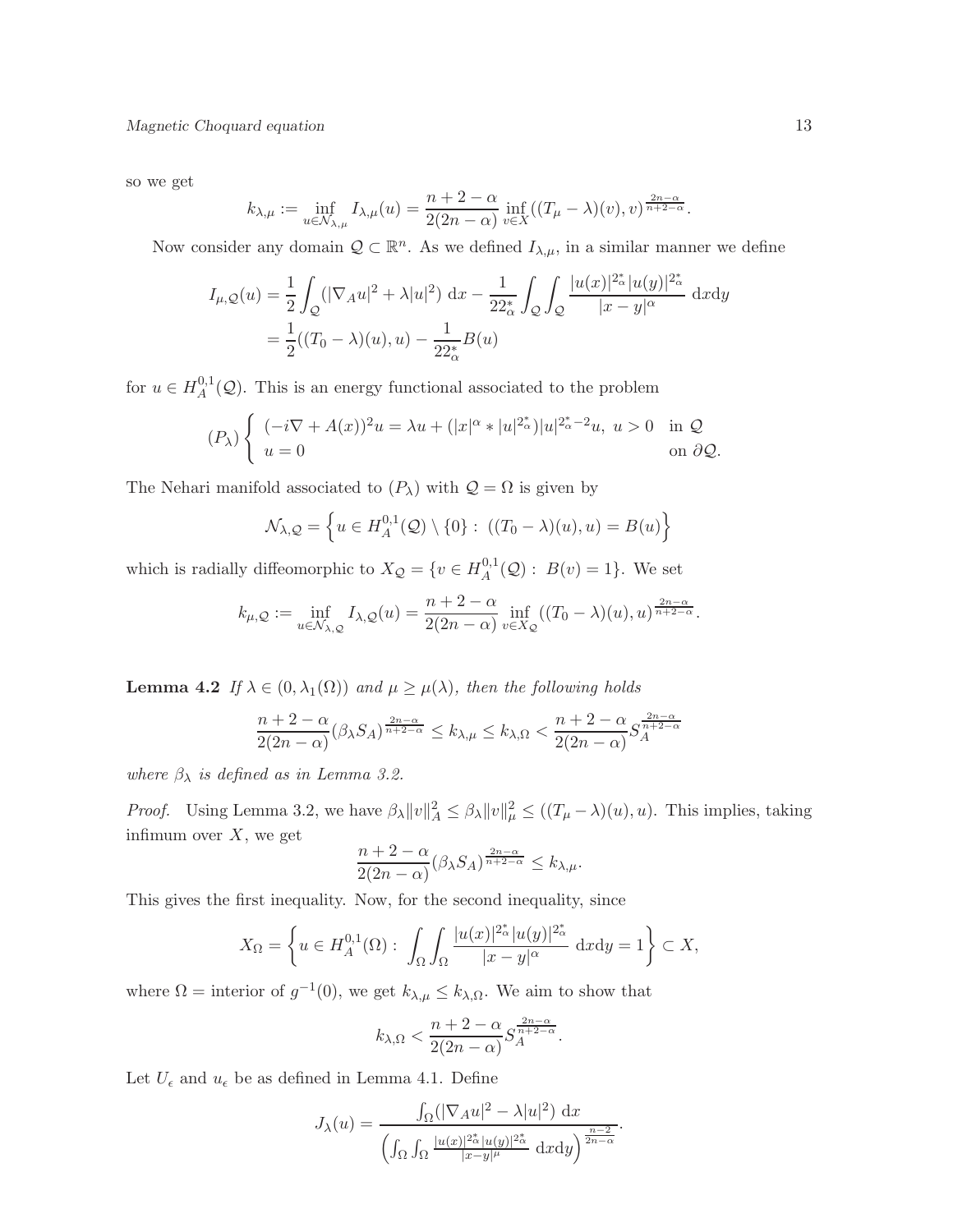Let A be continuous at 0 and  $\gamma(x) := -\sum A_j(0)x_j$ . Then it is easy to check that  $(A+\nabla \gamma)(0) =$ 0 and therefore by continuity of A at 0 we get a  $\delta_1 > 0$  such that

$$
|(A + \nabla \gamma)(x)|^2 \le \tilde{k} < \lambda, \text{ for all } |x| < \delta_1.
$$

Also let  $\delta_2 = \min\{\delta, \delta_1\}$  and define  $v_{\epsilon}(x) = \psi(x)U_{\epsilon}(x) \exp(i\gamma(x))$ , where

$$
\psi(x) = \begin{cases} 1 & \text{in } B(0, \delta_2/2) \\ 0 & \text{in } \mathbb{R}^n \setminus \Omega. \end{cases}
$$

Then using (1) of Lemma 4.1, we get

$$
\int_{\mathbb{R}^n} (|\nabla_A v_{\epsilon}|^2 - \lambda |v_{\epsilon}|^2) dx = \int_{\mathbb{R}^n} (|(-i\nabla + A)(\psi U_{\epsilon} \exp(i\gamma))|^2 - \lambda \psi^2 U_{\epsilon}^2) dx
$$
  
\n
$$
\leq \int_{\mathbb{R}^n} (|\nabla(\psi U_{\epsilon})|^2 + \psi^2 U_{\epsilon}^2 |\nabla \gamma + A|^2 - \lambda \psi^2 U_{\epsilon}^2) dx
$$
  
\n
$$
\leq C(n, \alpha)^{\frac{n(n-2)}{2(2n-\alpha)}} S_{H,L}^{\frac{n}{2}} + O(\epsilon^{n-2}) + (\tilde{k} - \lambda) \int_{B\left(0, \frac{\delta_2}{2}\right)} U_{\epsilon}^2 dx.
$$

Moreover, using (3) of Lemma 4.1, we get

$$
B(v_{\epsilon}) = B(u_{\epsilon}) \ge C(n,\alpha)^{n/2} S_{H,L}^{(2n-\alpha)/2} - o(\epsilon^{(2n-\alpha)/2}).
$$

It is a standard result that for  $\epsilon > 0$  small enough

$$
\int_{B\left(0,\frac{\delta_2}{2}\right)} U_{\epsilon}^2 \, \mathrm{d}x \ge \begin{cases} C\epsilon^2 |\log \epsilon| & \text{if } n = 4\\ C\epsilon^2 & \text{if } n \ge 5, \end{cases}
$$

where  $C > 0$  is a constant depending only on n. Therefore since  $\tilde{k} - \lambda < 0$ , when  $n \geq 5$ , for  $\epsilon > 0$  small enough we get

$$
J_{\lambda}(v_{\epsilon}) \leq \frac{C(n,\alpha)^{\frac{n(n-2)}{2(2n-\alpha)}} S_{H,L}^{\frac{n}{2}} + O(\epsilon^{n-2}) + (\tilde{k} - \lambda)C\epsilon^2}{\left(C(n,\alpha)^{n/2} S_{H,L}^{(2n-\alpha)/2} - O(\epsilon^{(2n-\alpha)/2})\right)^{(n-2)/(2n-\alpha)}} < S_{H,L} = S_A.
$$
 (4.2)

This implies

$$
k_{\lambda,\Omega} \le \frac{n+2-\alpha}{2(2n-\alpha)} J_{\lambda}(v_{\epsilon})^{\frac{2n-\alpha}{n+2-\alpha}} < \frac{n+2-\alpha}{2(2n-\alpha)} S_{A}^{\frac{2n-\alpha}{n+2-\alpha}}
$$

that is the last inequality holds for  $n \geq 5$ . Similarly the result follows for  $n = 4$ .

**Remark 4.3** For the case  $n = 3$ , (4.2) becomes

$$
J_{\lambda}(v_{\epsilon}) \le S_{H,L} - \frac{((\lambda - \tilde{k}) - O(1))C\epsilon}{\left(C(\alpha)^{3/2}S_{H,L}^{(6-\alpha)/2} - O(\epsilon^{(6-\alpha)/2})\right)^{1/(6-\alpha)}}\tag{4.3}
$$

where the right hand side of (4.3) becomes less than  $S_{H,L}$  if  $\lambda > 0$  is chosen large enough. But since  $\lambda \in (0, \lambda_1)$  this can not be possible. So we remark that the question of existence and concentration of solutions of  $(P_{\lambda,\mu})$  remains open in the case  $n=3$ .

Ш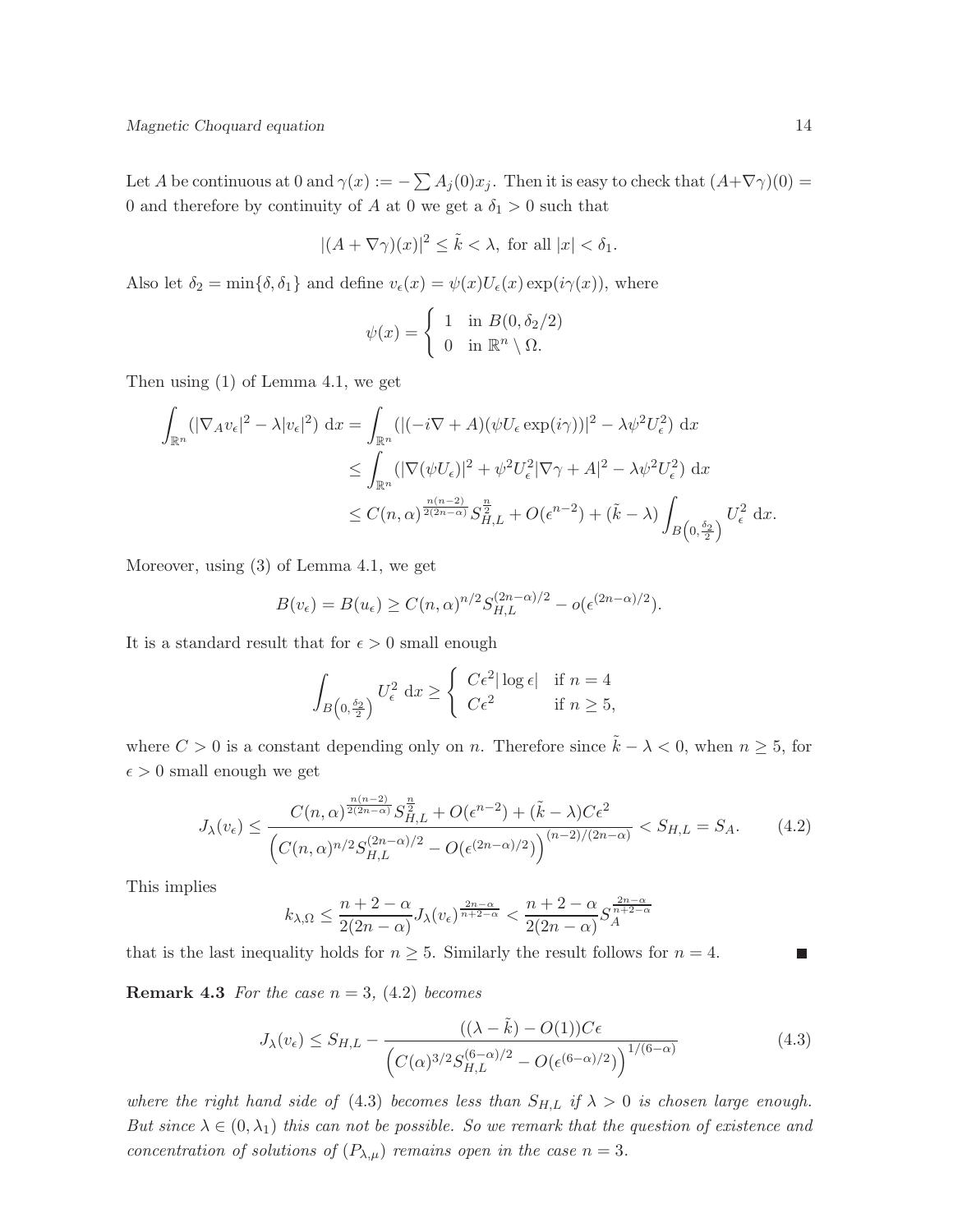**Proof of Theorem 2.6:** Let  $\{u_m\}$  be a minimizing sequence for  $I_{\lambda,\mu}$  on  $\mathcal{N}_{\lambda,\mu}$ . Then by Ekeland Variational Principle [23],  $\{u_m\}$  becomes a Palais-Smale sequence. Using Proposition 3.4 and Lemma 4.2, we conclude that there exist a subsequence of  $\{u_m\}$  that converges to least energy solution, say  $u_{\mu}$  of  $(P_{\lambda,\mu})$ .

**Proof of Theorem 2.7:** Let  $\{u_m\}$  be a sequence of solution for the problem  $(P_{\lambda,\mu_m})$  such that  $\lambda \in (0, \lambda_1(\Omega)), \mu_m \to \infty$  and

$$
I_{\lambda,\mu_m}(u_m) = \left( (T_{\mu_m} - \lambda)(u_m), u_m \right) \to c < \frac{n+2-\alpha}{2(2n-\alpha)} S_{H,L}^{\frac{2n-\alpha}{n+2-\alpha}}.
$$

By Lemma 3.2,  $((T_{\mu_m} - \lambda)u_m, u_m) \geq \beta_\lambda \|u_m\|_{\mu_m}^2$  for sufficiently large m which implies that  $\beta_{\lambda} ||u_m||_{\mu_m}^2 \leq c + o(1)$ . So,  $\{u_m\}$  is bounded in E and using Lemma 3.1, we say that there exists  $u \in H_A^{0,1}$  $\mathcal{L}_A^{0,1}(\Omega)$  such that, upto a subsequence,  $u_m \to u$  weakly in E and  $u_m \to u$  strongly in  $L^2(\mathbb{R}^n)$ . Since  $u_{\mu_m}$  solves  $(P_{\lambda,\mu_m})$ , we have

$$
\operatorname{Re}\left(\int_{\mathbb{R}^n} \nabla_A u_m \overline{\nabla_A v} \, \mathrm{d}x + \int_{\mathbb{R}^n} \left(\mu_m g(x) - \lambda \right) u_m \overline{v} - (|x|^{-\alpha} * |u_m|^{2^*_{\alpha}}) |u_m|^{2^*_{\alpha} - 2} u_m \overline{v}\right) \, \mathrm{d}x\right) = 0
$$
\n(4.4)

for every  $v \in E$ . Since  $\Omega = \{x \in \mathbb{R}^n : g(x) = 0\}$ , for any  $v \in H_A^{0,1}$  $\int_A^{0,1}(\Omega), \mu_m \int_{\mathbb{R}^n} g(x)u_m \overline{v} \,dx = 0.$ Letting  $m \to \infty$  in (4.4), we obtain

$$
\operatorname{Re}\left(\int_{\mathbb{R}^n} \nabla_A u \overline{\nabla_A v} \, \mathrm{d}x - \lambda \int_{\mathbb{R}^n} u \overline{v} \, \mathrm{d}x - \int_{\mathbb{R}^n} (|x|^{-\alpha} * |u|^{2^*_{\alpha}})|u|^{2^*_{\alpha}-2} u \overline{v} \, \mathrm{d}x\right) = 0,
$$

for all  $v \in H_A^{0,1}$  $\tilde{u}_A^{0,1}(\Omega)$  which implies that u is a weak solution of  $(P_\lambda)$ . Let  $\tilde{u}_m = u_m - u$ , then  $\tilde{u}_m \rightharpoonup 0$  weakly in E and  $\tilde{u}_m \to 0$  strongly in  $L^2(\mathbb{R}^n)$ . Therefore,

$$
((T_{\mu_m} - \lambda)u_m, u_m) = ((T_{\mu_m} - \lambda)\tilde{u}_m, \tilde{u}_m) + ((T_0 - \lambda)u, u) + o(1).
$$
 (4.5)

By Lemma 2.3 of [25], we get

$$
B(u_m) - B(\tilde{u}_m) \to B(u) \text{ as } m \to \infty.
$$

Since u is a weak solution of  $(P_\lambda)$  it is easy to see that

$$
((T_{\mu_m} - \lambda)\tilde{u}_m, \tilde{u}_m) - B(\tilde{u}_m) = o(1).
$$
\n(4.6)

We claim that  $B(\tilde{u}_m) \to 0$  as  $m \to \infty$ . Suppose not, that is  $B(\tilde{u}_m) \to d > 0$  as  $m \to \infty$ . Using (4.6) and arguments as in Lemma 3.4, we get

$$
SAB(\tilde{u}_m)^{\frac{n-2}{2n-\alpha}} \leq \int_{\mathbb{R}^n} |\nabla_A \tilde{u}_m|^2 dx \leq ((T_{\mu_m} - \lambda)\tilde{u}_m, \tilde{u}_m) + o(1) = B(\tilde{u}_m) + o(1).
$$

Consequently, we get that  $S_A \leq B(\tilde{u}_m)^{\frac{n+2-\alpha}{2n-\alpha}} + o(1)$  which implies

$$
S_A^{\frac{2n-\alpha}{n+2-\alpha}} \le \lim_{m \to \infty} B(u_m). \tag{4.7}
$$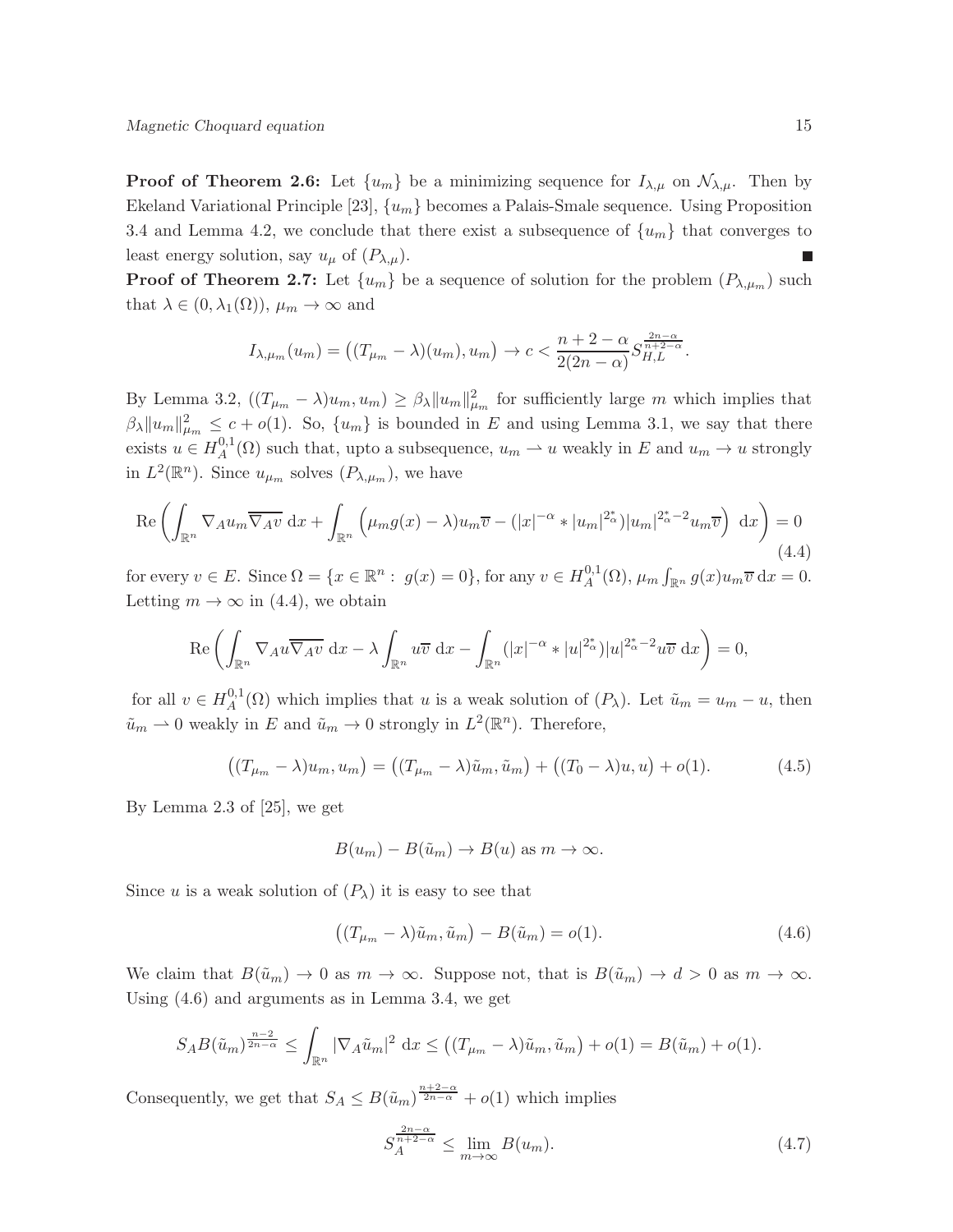#### Magnetic Choquard equation 16

It is not hard to find that  $\lim_{m\to\infty} B(u_m) = \frac{2c(2n-\alpha)}{(n+2-\alpha)}$ . Thus from (4.7) we get

$$
S_A^{\frac{2n-\alpha}{n+2-\alpha}} \le \lim_{m \to \infty} B(u_m) < S_A^{\frac{2n-\alpha}{n+2-\alpha}}
$$

which is a contradiction. Hence,  $\lim_{m\to\infty} B(\tilde{u}_m) = 0$  and  $((T_{\mu_m} - \lambda)\tilde{u}_m, \tilde{u}_m) \to 0$  as  $m \to \infty$ . Using  $(4.5)$ , we get

$$
((T_0 - \lambda)u, u) = \lim_{m \to \infty} ((T_{\mu_m} - \lambda)u_m, u_m).
$$
\n(4.8)

Since  $u \equiv 0$  in  $\mathbb{R}^n \setminus \Omega$ , so  $u_m = \tilde{u}_m$  in  $\mathbb{R}^n \setminus \Omega$ . Also since  $g \equiv 0$  in  $\Omega$ , for sufficiently large m we get

$$
\int_{\mathbb{R}^n} g(x) u_m^2 dx \le \mu_m \int_{\mathbb{R}^n \setminus \Omega} g(x) \tilde{u}_m^2 dx \le ((T_{\mu_m} - \lambda)(\tilde{u}_m), \tilde{u}_m) + o(1).
$$

Therefore,  $\int_{\mathbb{R}^n} g(x)u_m^2 dx = 0$  and since  $u_m \to u$  strongly in  $L^2(\mathbb{R}^n)$ , (4.8) implies

$$
\lim_{m \to \infty} \int_{\mathbb{R}^n} |\nabla_A u_m|^2 \, \mathrm{d}x = \int_{\mathbb{R}^n} |\nabla_A u|^2 \, \mathrm{d}x
$$

that is  $u_m \to u$  strongly in E as  $m \to \infty$ .

Corollary 4.4 If  $\lambda \in (0, \lambda_1(\Omega))$ , then  $\lim_{\mu \to \infty} k_{\lambda,\mu} = k_{\lambda,\Omega}$ .

*Proof.* By Lemma 4.2,  $k_{\lambda,\mu} \to a \leq k_{\lambda,\Omega} < \frac{n+2-\alpha}{2(2n-\alpha)}$  $\frac{n+2-\alpha}{2(2n-\alpha)}S_A^{\frac{2n-\alpha}{n+2-\alpha}}$  as  $\mu \to \infty$ . Theorem 2.6 implies that  $k_{\lambda,\mu}$  is achieved for  $\mu \geq \mu(\lambda)$ . Therefore, Theorem 2.7 says a must be achieved by  $I_{\mu,\Omega}$ on  $\mathcal{N}_{\lambda,\Omega}$ . Hence  $a \geq k_{\mu,\Omega}$ .

# 5 A Remark on nonlocal counterpart of  $(P_{\lambda,\mu})$

In this section, we brief the nonlocal extension of the problem  $(P_{\lambda,\mu})$  given by

$$
(P_{\lambda,\mu}^s) \begin{cases} (-\Delta)_A^s u + \mu g(x)u = \lambda u + (|x|^{-\alpha} * |u|^{2^*_{\alpha,s}})|u|^{2^*_{\alpha,s}-2}u \text{ in } \mathbb{R}^n, \\ u \in H_A^s(\mathbb{R}^n, \mathbb{C}) \end{cases}
$$

where  $n \ge 4s$ ,  $s \in (0,1)$  and  $\alpha \in (0,n)$ . Here  $2^*_{\alpha,s} = \frac{2n-\alpha}{n-2s}$  $\frac{2n-\alpha}{n-2s}$  is the critical exponent in the sense of Hardy-Littlewood-Sobolev inequality. We assume the same conditions on  $A$  and  $g$ as before. For  $u \in C_c^{\infty}(\Omega)$ , the fractional magnetic operator  $(-\Delta)_A^s$ , up to a normalization constant, is defined by

$$
(-\Delta)_A^s u(x) = 2 \lim_{\epsilon \to 0^+} \int_{\mathbb{R}^n \setminus B_{\epsilon}(x)} \frac{u(x) - e^{i(x-y)\cdot A\left(\frac{x+y}{2}\right)} u(y)}{|x - y|^{n+2s}} dy
$$

for all  $x \in \mathbb{R}^n$ . Up to correcting the operator by the factor  $(1-s)$ , it is true that  $(-\Delta)^s_A$ converges to  $-\Delta_A$  as  $s \uparrow 1$ . For further details we refer [21] and references therein.

 $\Box$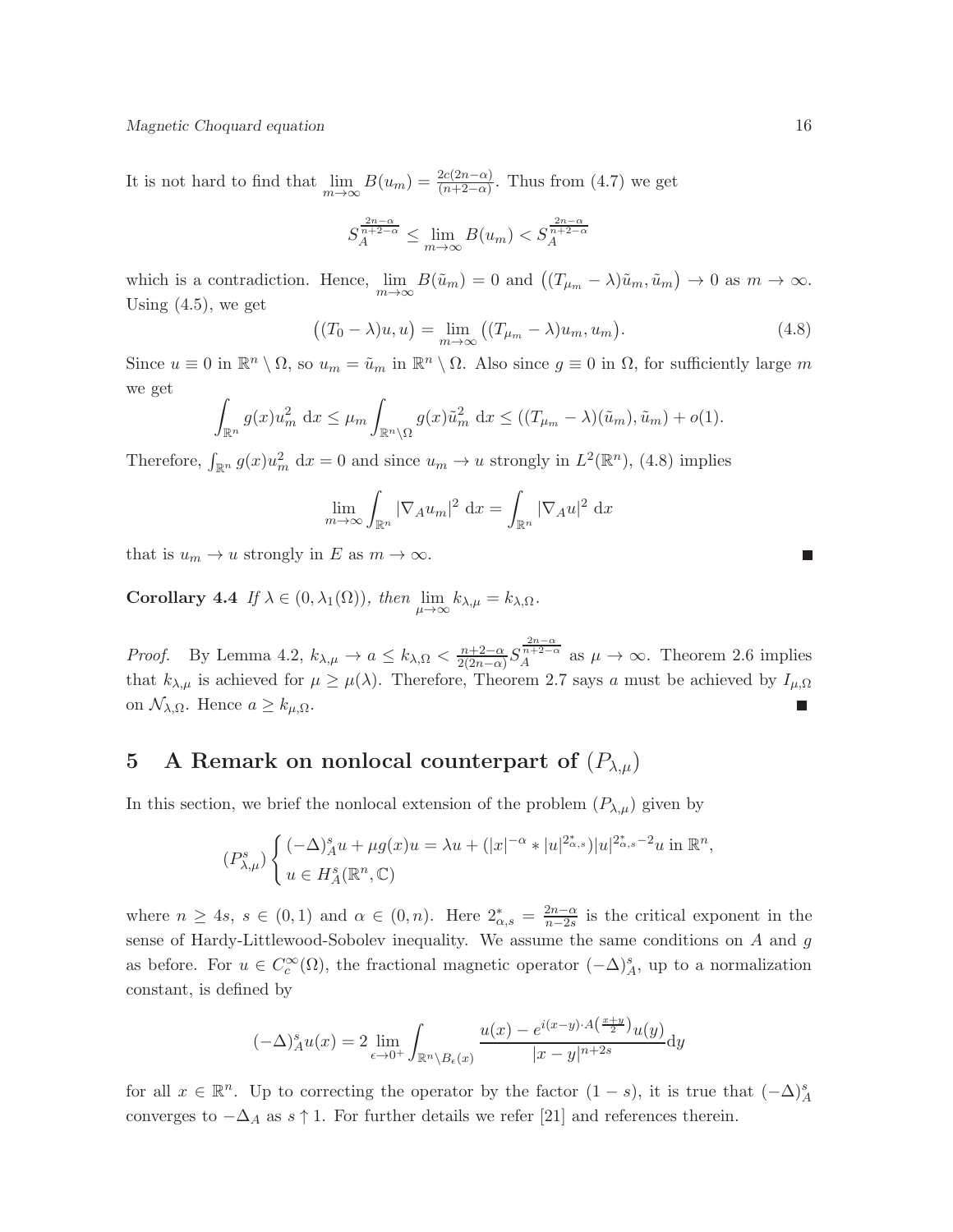**Functional Setting-** Let  $L_g^2(\mathbb{R}^n, \mathbb{C})$  denote the Lebesgue space of complex valued functions with  $\int_{\mathbb{R}^n} g|u|^2 < +\infty$  endowed with the real scalar product

$$
\langle u, v \rangle_{L_g^2} := \text{Re}\left(\int_{\mathbb{R}^n} g(x)u\overline{v} \,dx\right)
$$
, for  $u, v \in L_g^2(\mathbb{R}^n, \mathbb{C})$ .

We consider the magnetic Gagliardo semi-norm defined by

$$
[u]_{s,A}^{2} := \int_{\mathbb{R}^{n}} \int_{\mathbb{R}^{n}} \frac{\left| u(x) - e^{i(x-y)\cdot A\left(\frac{x+y}{2}\right)} u(y) \right|^{2}}{|x-y|^{n+2s}} dx dy.
$$

The scalar product is defined as

$$
\langle u, v \rangle_{s, A}
$$
  
 :=  $\langle u, v \rangle_{L_g^2}$  + Re $\left( \int_{\mathbb{R}^n} \int_{\mathbb{R}^n} \frac{\left( u(x) - e^{i(x-y) \cdot A\left(\frac{x+y}{2}\right)} u(y) \right) \overline{\left( v(x) - e^{i(x-y) \cdot A\left(\frac{x+y}{2}\right)} v(y) \right)}}{|x - y|^{n+2s}} dx dy \right)$ 

and the corresponding norm is given by

$$
||u||_{s,A} = \left(||u||_{L_g^2}^2 + [u]_{s,A}^2\right)^{\frac{1}{2}}.
$$

We define  $H_{A,g}^{s}(\mathbb{R}^n,\mathbb{C})$  as the closure of  $C_c^{\infty}(\mathbb{R}^n,\mathbb{C})$  with respect to the norm  $\|\cdot\|_{s,A}$ . Then we have the following properties regarding the function space  $H_{A,g}^s(\mathbb{R}^n,\mathbb{C})$  -

- (i)  $(H^s_{A,g}(\mathbb{R}^n,\mathbb{C}),\langle\cdot,\cdot\rangle_{s,A})$  is a real Hilbert space.
- (ii) The embedding  $H_{A,g}^s(\mathbb{R}^n,\mathbb{C}) \hookrightarrow L^p(\mathbb{R}^n,\mathbb{C})$  is continuous for all  $p \in [2,2_s^*]$  where  $2_s^* =$  $\frac{2n}{n-2s}$ . Furthermore, for any  $K \in \mathbb{R}^n$  and  $p \in [1, 2_s^*)$ , the embedding  $H_{A,g}^s(\mathbb{R}^n, \mathbb{C}) \hookrightarrow$  $L^p(K,\mathbb{C})$  is compact.
- (iii) (Diamagnetic inequality) For each  $u \in H_{A,g}^s(\mathbb{R}^n, \mathbb{C})$

$$
|u| \in H_g^s(\mathbb{R}^n, \mathbb{C})
$$
 and  $|||u|||_s \leq ||u||_{s,A}$ 

where  $H_g^s(\mathbb{R}^n, \mathbb{C}) = H_{A,g}^s(\mathbb{R}^n, \mathbb{C})$  with  $A \equiv 0$ .

For further details related to this topic, we refer [21, 35] and the references therein.

**Definition 5.1** We say that  $u \in H_{A,g}^s(\mathbb{R}^n, \mathbb{C})$  is a weak solution of  $(P_{\lambda,\mu}^s)$  if

$$
Re\left(\int_{\mathbb{R}^n}\int_{\mathbb{R}^n}\frac{\left(u(x)-e^{i(x-y)\cdot A\left(\frac{x+y}{2}\right)}u(y)\right)\overline{\left(v(x)-e^{i(x-y)\cdot A\left(\frac{x+y}{2}\right)}v(y)\right)}}{|x-y|^{n+2s}}\mathrm{d}x\mathrm{d}y+\mu\int_{\mathbb{R}^n}g(x)u\overline{v}\,\mathrm{d}x\right)
$$

$$
-\lambda\int_{\mathbb{R}^n}u\overline{v}\,\mathrm{d}x-\int_{\mathbb{R}^n}(|x|^{-\mu}*|u|^{2^*_{\alpha,s}})|u|^{2^*_{\alpha,s}-2}u\overline{v}\,\mathrm{d}x\right)=0
$$

for all  $v \in H_{A,g}^s(\mathbb{R}^n, \mathbb{C})$ .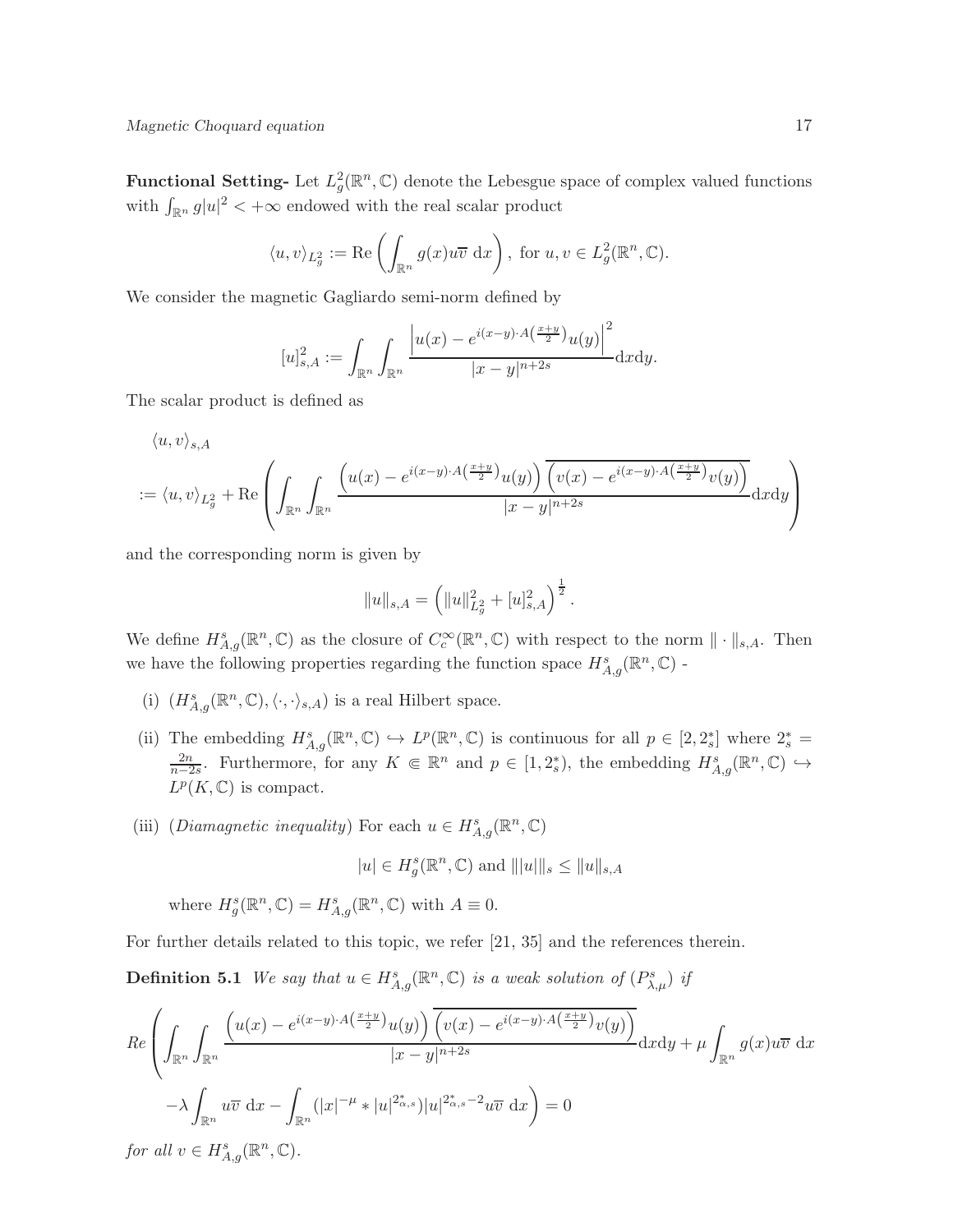The functional  $I_s: H^s_{A,g}(\mathbb{R}^n, \mathbb{C}) \to \mathbb{R}$ , associated to  $(P^s_{\lambda,\mu})$ , is defined by

$$
I_s(u) = \frac{\|u\|_{s,A}^2}{2} - \frac{\lambda}{2} \int_{\mathbb{R}^n} |u|^2 \, \mathrm{d}x - \frac{1}{22_{\alpha,s}^*} \int_{\mathbb{R}^n} (|x|^{-\mu} * |u|^{2_{\alpha,s}^*}) |u|^{2_{\alpha,s}^*} \, \mathrm{d}x.
$$

Then  $I_s \in C^1(H^s_{A,g}(\mathbb{R}^n,\mathbb{C}),\mathbb{R})$  and the critical points of  $I_s$  are exactly the weak solutions of  $(P_{\lambda,\mu}^s)$ . Based on this setting, we expect that Theorem 2.6 and 2.7 type of results can as well as obtained for the problem  $(P_{\lambda,\mu}^s)$  employing the same arguments as in this article. Lastly, we cite [36, 24] for readers as very recent articles concerning this topic.

### Acknowledgments

We thank the anonymous referee for advising us to mention the possibility of investigating our results in the framework of nonlocal magnetic operator which we have addressed in section 5 and bringing into our notice references [21, 35].

# References

- [1] C. O. Alves and G. M. Figueiredo, Multiple solutions for a semilinear elliptic equation with critical growth and magnetic field, Milan J. Math., 82 (2) (2014), 389-405.
- [2] C. O. Alves, G. Figueiredo and M. Yang, Existence of solutions for a nonlinear Choquard equation with potential vanishing at infinity, Adv. Nonlinear Anal., 5 (4) (2016), 331-345.
- [3] C. O. Alves, G. M. Figueiredo and M. Yang, *Multiple semiclassical solutions for a nonlin*ear Choquard equation with magnetic field, Asymptotic Analysis, 96 (2) (2016), 135–159.
- [4] C. O. Alves, F. Gao, M. Squassina and M. Yang, Singularly perturbed critical Choquard equations, J. Differential Equations, 263 (7) (2017), 3943–3988.
- [5] C. O. Alves and M. Yang, Existence of semiclassical ground state solutions for a generalized Choquard equation, J. Differential Equations,  $257(11)(2014)$ ,  $4133-4164$ .
- [6] A. Ambrosetti, M. Badiale and S. Cingolani, Semiclassical states of nonlinear  $Schrödinger equations, Arch. Rational Mechan, Anal., 140 (3) (1997), 285-300.$
- [7] A. Ambrosetti, A. Malchiodi and S. Secchi, Multiplicity results for some nonlinear Schrödinger equations with potentials, Arch. Rational Mech. Anal., 159  $(3)$   $(2001)$ , 253– 271.
- [8] G. Arioli and A. Szulkin, A semilinear Schrödinger equation in the presence of a magnetic field, Arch. Rational Mech. Anal., 170 (4) (2003), 277–295.
- $[9]$  N. Ba, Y. Deng and S. Peng, *Multi-peak bound states for Schrödinger equations with com*pactly supported or unbounded potentials, Annales de l'Institut Henri Poincaré Analyse Non Linéaire, 27 (5) (2010), 1205–1226.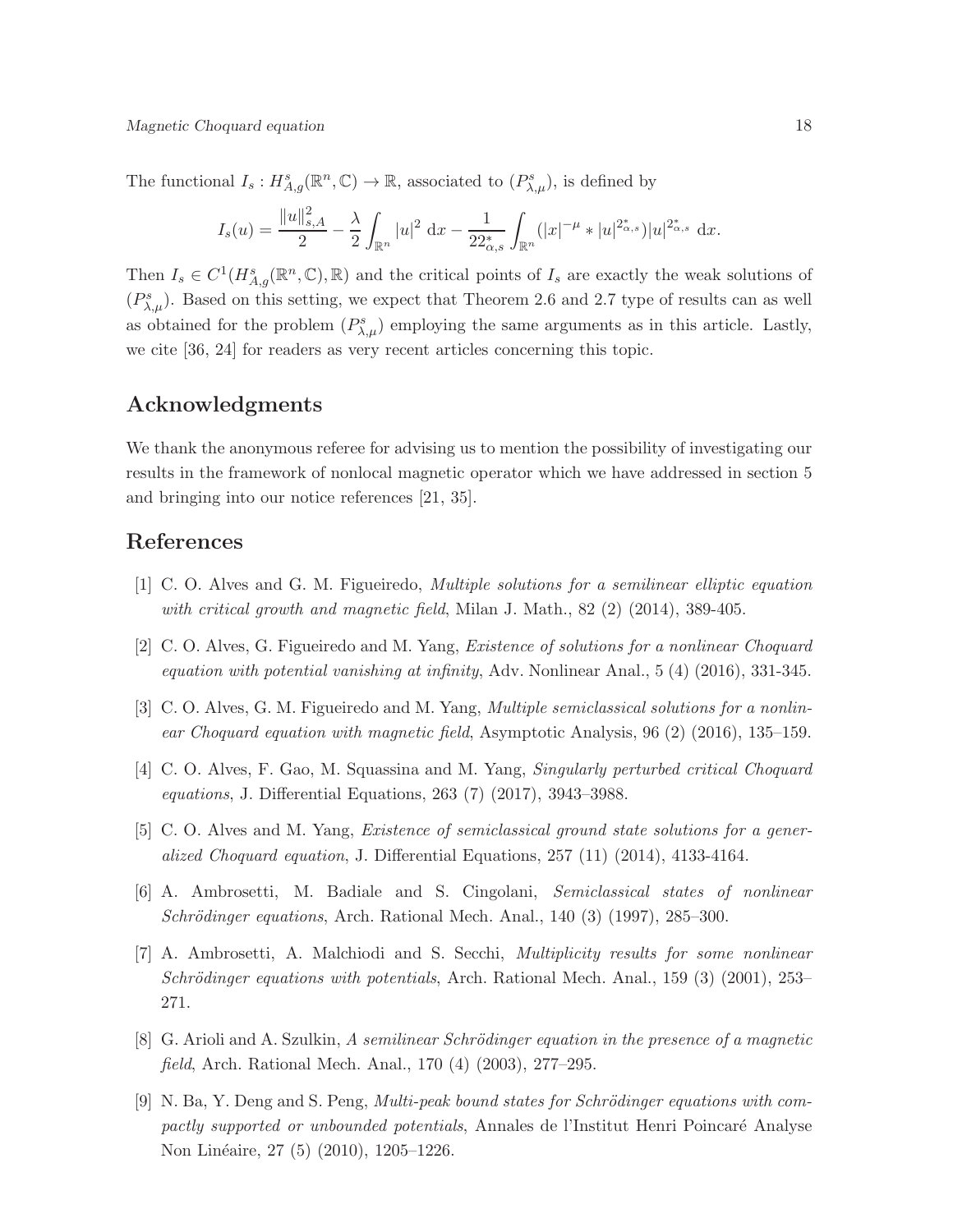- [10] T. Bartsch and Z.-Q. Wang, *Multiple positive solutions for a nonlinear Schrödinger equa*tion, Z. Angrew. Math. Phys., 51 (2000), 366–384.
- [11] T. Bartsch, A. Pankov and Z.Q. Wang, Nonlinear Schrödinger equations with steep potential well, Commun. Contemp. Math., 3 (2001), 549–569.
- [12] D. Cao and Z. Tang, Existence and uniqueness of multi-bump bound states of nonlinear Schrödinger equations with electromagnetic fields, J. Differential Equations, 222 (2) (2006), 381–424.
- [13] J. Chabrowski and A. Szulkin, On the Schrödinger equation involving a critical Sobolev exponent and magnetic field, Topol. Methods Nonlinear Anal., 25 (2005), 3-21.
- [14] S. Cingolani, M. Clapp and S. Secchi, Multiple solutions to a magnetic nonlinear Choquard equation, Z. Angrew. Math. Phys., 63(2) (2012), 233–248.
- [15] S. Cingolani, M. Clapp and S. Secchi, Intertwining semiclassical solutions to a  $Schrödinger- Newton system$ , Discrete Contin. Dyn. Syst. Ser. S,  $6(4)$  (2013), 891–908.
- [16] S. Cingolani and M. Lazzo, *Multiple positive solutions to nonlinear Schrödinger equations* with competing potential functions, J. Differential Equations, 160 (1) (2000), 118–138.
- [17] S. Cingolani and S. Secchi, Semiclassical limit for nonlinear Schrödinger equation with electromagnetic fields, J. Math. Anal. Appl., 275 (1) (2002), 108–130.
- [18] S. Cingolani, S. Secchi and M. Squassina, Semi-classical limit for Schrödinger equations with magnetic field and Hartree-type nonlinearities, Proc. Roy. Soc. Edinburgh Sect. A, 140 (5) (2010), 973–1009.
- [19] M. Clapp and Y. Ding, *Positive solutions of a Schrödinger equation with critical nonlinearity*, Z. Angrew. Math. Phys., 55  $(4)$   $(2004)$ , 592–605.
- [20] M. Clapp and D. Salazar, Positive and sign changing solutions to a nonlinear Choquard equation, J. Math. Anal. Appl., 407 (1) (2013), 1-15.
- [21] P. d'Avenia and M. Squassina, Ground states for fractional magnetic operators, ESAIM Control Optim. Calc. Var., 24 (2018), 1-24.
- $[22]$  Y. Ding and X. Liu, Semiclassical solutions of Schrödinger equations with magnetic fields and critical nonlinearities, Manuscripta Math., 140 (2013), 51-82.
- [23] I. Ekeland, On the variational principle, J. Math. Anal. Appl.,  $47$  (1974),  $324-353$ .
- [24] A. Fiscella, A. Pinamonti and E. Vecchi, Multiplicity results for magnetic fractional problems, J. Differential Equations, 263 (8) (2017), 4617-4633.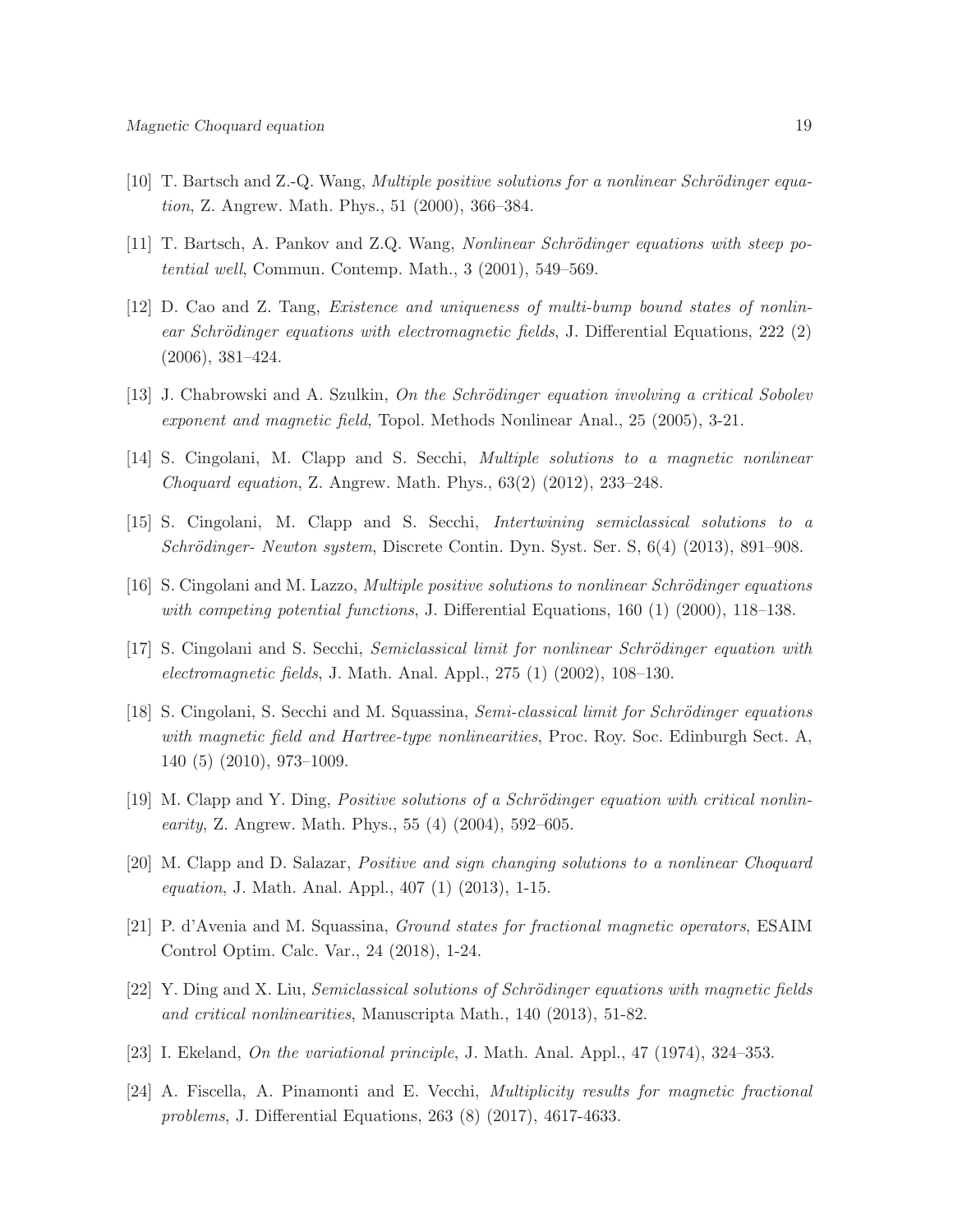- [25] F. Gao and M. Yang, On the Brezis-Nirenberg type critical problem for nonlinear Choquard equation, Science China Mathematics, doi: 10.1007/s11425-016-9067-5.
- [26] F. Gao and M. Yang, On nonlocal Choquard equations with Hardy-Littlewood-Sobolev critical exponents, J. Math. Anal. Appl., 448 (2017), 1006-1041.
- [27] M. Ghimenti and J. V. Schaftingen, Nodal solutions for the Choquard equation, J. Funct. Anal., 271 (1) (2016), 107-135.
- $[28]$  O. Goubet and E. Hamraoui, *Blow-up of solutions to a cubic nonlinear Schrödinger* equations with defect: the radial case, Adv. Nonlinear Anal., 6 (2) (2017), 183-197.
- [29] G. Li, S. Peng and C. Wang, Infinitely many solutions for nonlinear Schrödinger equations with electromagnetic fields, J. Differential Equations, 251 (12) (2011), 3500–3521.
- [30] M. Holzleitner, A. Kostenko and G. Teschl, Dispersion estimates for spherical Schrödinger equations: the effect of boundary conditions, Opuscula Math., 36 (6) (2016), 769-786.
- [31] E.H. Lieb, Existence and uniqueness of the minimizing solution of Choquard's nonlinear *equation*, Studies in Appl. Math., 57  $(2)$   $(1976/77)$ , 93-105.
- [32] E.H. Lieb and M. Loss, Analysis, 2nd Edition, AMS, 2001.
- [33] D. Lü, Existence and concentration behavior of ground state solutions for magnetic nonlinear Choquard equations, Communications on Pure and Applied Analysis, 15 (5) (2016), 1781–1795.
- [34] Y.G. Oh, Existence of semiclassical bound states of nonlinear Schrödinger equations with potentials of the class  $(V)_a$ , Comm. Partial Differential Equations, 13 (1988), 1499–1519.
- [35] X. Mingqi, P. Pucci, M. Squassina and B. Zhang, *Nonlocal Schrödinger-Kirchhoff equa*tions with external magnetic field, Discrete Contin. Dyn. Syst., 37 (3) (2017), 1631–1649.
- [36] X. Mingqi, V. Rădulescu and Binlin Zhang, A critical fractional Choquard-Kirchhoff problem with magnetic field, Commun. Contemp. Math., https://doi.org/10.1142/S0219199718500049.
- [37] G. Molica Bisci and V. Rădulescu, *Ground state solutions of scalar field fractional* Schrödinger equations, Calc. Var. Partial Differential Equations, 54 (3) (2015), 2985-3008.
- [38] T. Mukherjee and K. Sreenadh, Fractional Choquard equation with critical nonlinearities, Nonlinear Differ. Equ. Appl., (2017) 24: 63.
- [39] T. Mukherjee and K. Sreenadh, Positive solutions for nonlinear Choquard equation with singular nonlinearity, Complex Variables and Elliptic Equations, 62 (2017), 1044-1071.